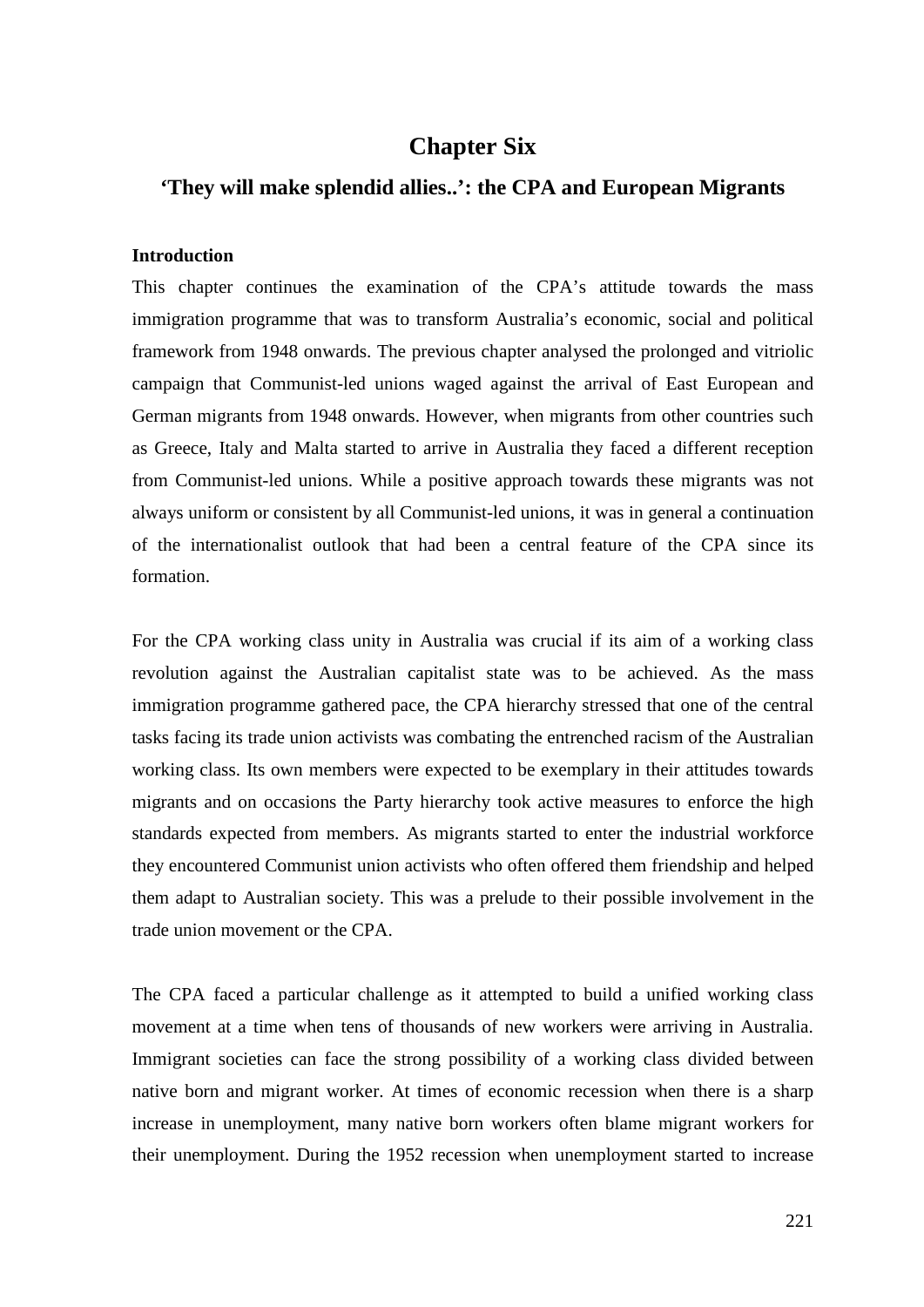rapidly, Communist-led unions such as the BWIU responded quickly and supported unemployed Italian migrants when they protested at the lack of promised jobs. Their struggles led the CPA leadership to acknowledge that Australian workers had much to learn about working class struggles from their Italian co-workers. A similar pattern emerged during the 1961 recession when unemployed migrants again demonstrated at the lack of promised jobs. Once again Communist-led unions supported their campaign for employment.

This was a sharp contrast to many of the historical traditions of the Australian labour and helped to forge strong bonds between the CPA and Italian migrants. Similar policies towards migrants were adopted by other Communist-led unions. In Sydney the WWF helped Maltese migrants find jobs and accommodation. In return, the Maltese became a significant part of the support base of the Communist leadership of the union. Other migrants did not encounter any major problems in being active in other Communist-led unions such as the Victorian branch of the Painters' Union.

Despite these positive approaches the relationship between the CPA and migrants was often complex and difficult. There were also some difficulties in fully integrating migrants into local suburban branches where their lack of English often raised barriers to their full participation in activities. These difficulties were sometimes acknowledged, and did not prevent a number of post-war migrants assuming important leadership positions within a relatively short period after joining the CPA. These members would often be used by the leaderships of Communist-led unions to address other migrants who did not speak English. Thus, in the 1940s and 1950s the CPA continued to be a multi-ethnic Party, while for the main part the ALP remained predominantly a party of the Anglo-Celtic working class.

### **Migrants: The Communist Outlook**

The previous chapter examined the prolonged and vitriolic campaign that Communist-led unions waged against the arrival of the East European and German migrants from 1948 onwards. But even at its height Communist union activists could sometimes transcend the barriers imposed by the CPA policy and find some common ground with these migrants. From the late 1930s to the late 1940s, the Communist writer John Morrison, worked on the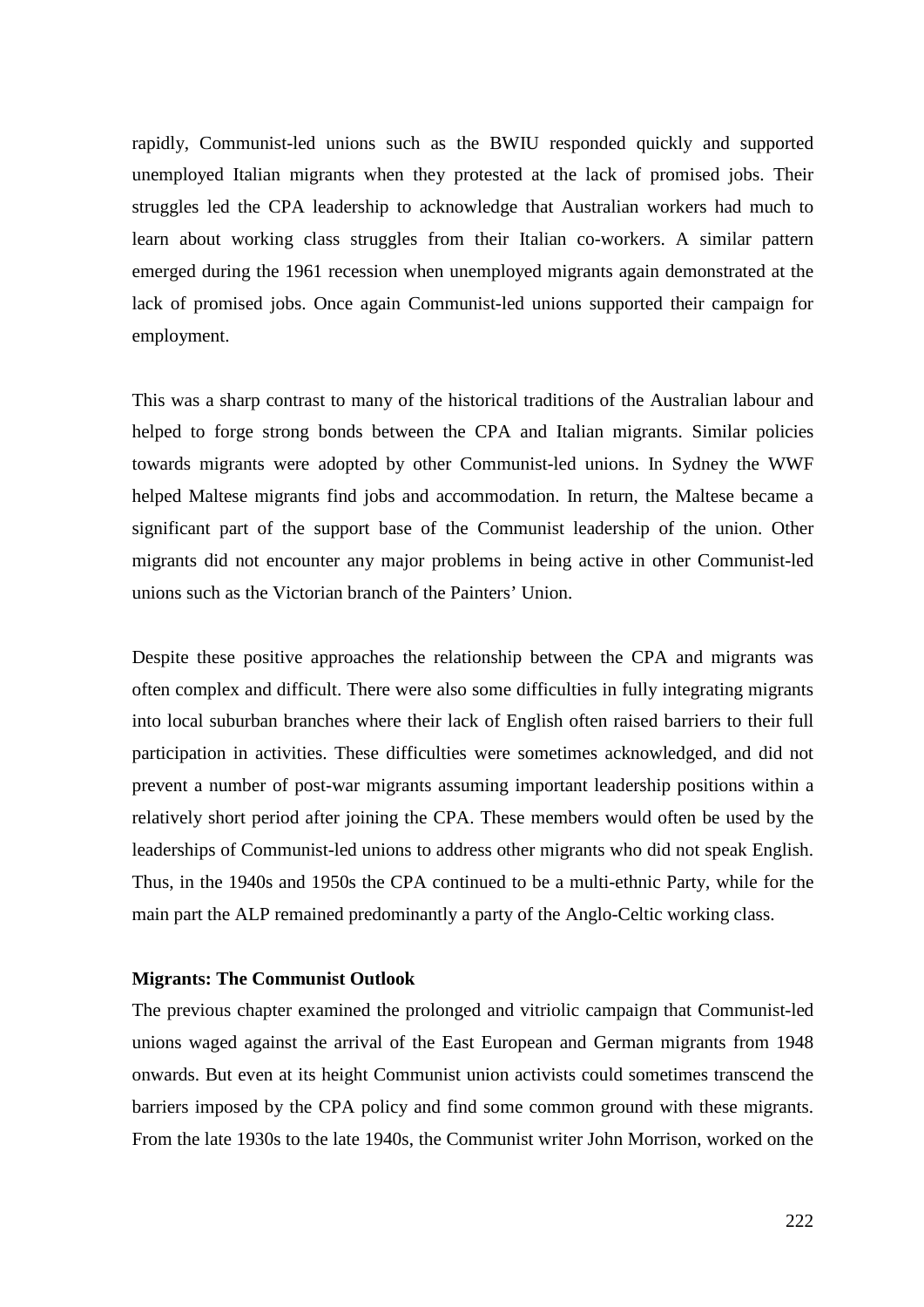Melbourne waterfront. He used his skills to write a series of stories steeped in the socialist realist tradition drawn from events he had actually witnessed. In *The Welcome,* Morrison displays some of the ambiguities of the CPA's attitude towards the East European migrants.

The story opens with the arrival of the *Ville de Nice* on a hot February day in 1947. One of the first refugee ships to arrive in Australia, it is crammed full of what appears to be mainly Maltese, Yugoslav and Czech migrants. The Yugoslav and Czech migrants were among the targets of the CPA campaign against Calwell's immigration programme. At first there is open resentment by the Melbourne wharfies to the new arrivals. The collective memory of the waterside workers is that during the 1928 strike by waterside workers migrants were used to destroy the union. However, the sight of hundreds of children looking hungrily at an ice cream van soon breaks through the openly displayed resentment. Defying the orders of a foreman, the waterside workers quickly organise to ensure that every child on the ship has an ice cream. A new understanding has started to emerge between the migrants and Australian workers before the ship departs for Sydney and Brisbane.<sup>[1](#page-2-0)</sup>

The veracity of this story can be confirmed from a number of different sources. In 1950 the Melbourne *Herald*, reported that migrant children on their way to the Bonegilla migrant hostel seldom left Melbourne without a supply of sweets and ice cream. It was, as the paper reported, a way of 'setting New Australians off on the right foot'.<sup>[2](#page-2-1)</sup> Reg Saunders, Australia's first Aboriginal army officer, recalls from his time when he worked on the Melbourne waterfront in the late 1940s, that the waterside workers were militant anticapitalists, but they showed surprising kindness and 'kicked in a few bob' for the refugee children.[3](#page-2-2) His description of the involvement of militant anti-capitalists in giving confectionary to migrant children is almost certainly a reference to Communist union activists, or those influenced by them,

<span id="page-2-0"></span>John Morrison, *Stories of the Waterfront*, Ringwood (Vic.), Penguin Books, 1984, pp.65-72. *Herald*, 23 January 1950.

<span id="page-2-1"></span>

<span id="page-2-2"></span><sup>&</sup>lt;sup>3</sup> Harry Gordon, *The Embarrassing Australian: The Story of an Aboriginal Warrior*, Melbourne, Landsdowne Press, 1965, p.141.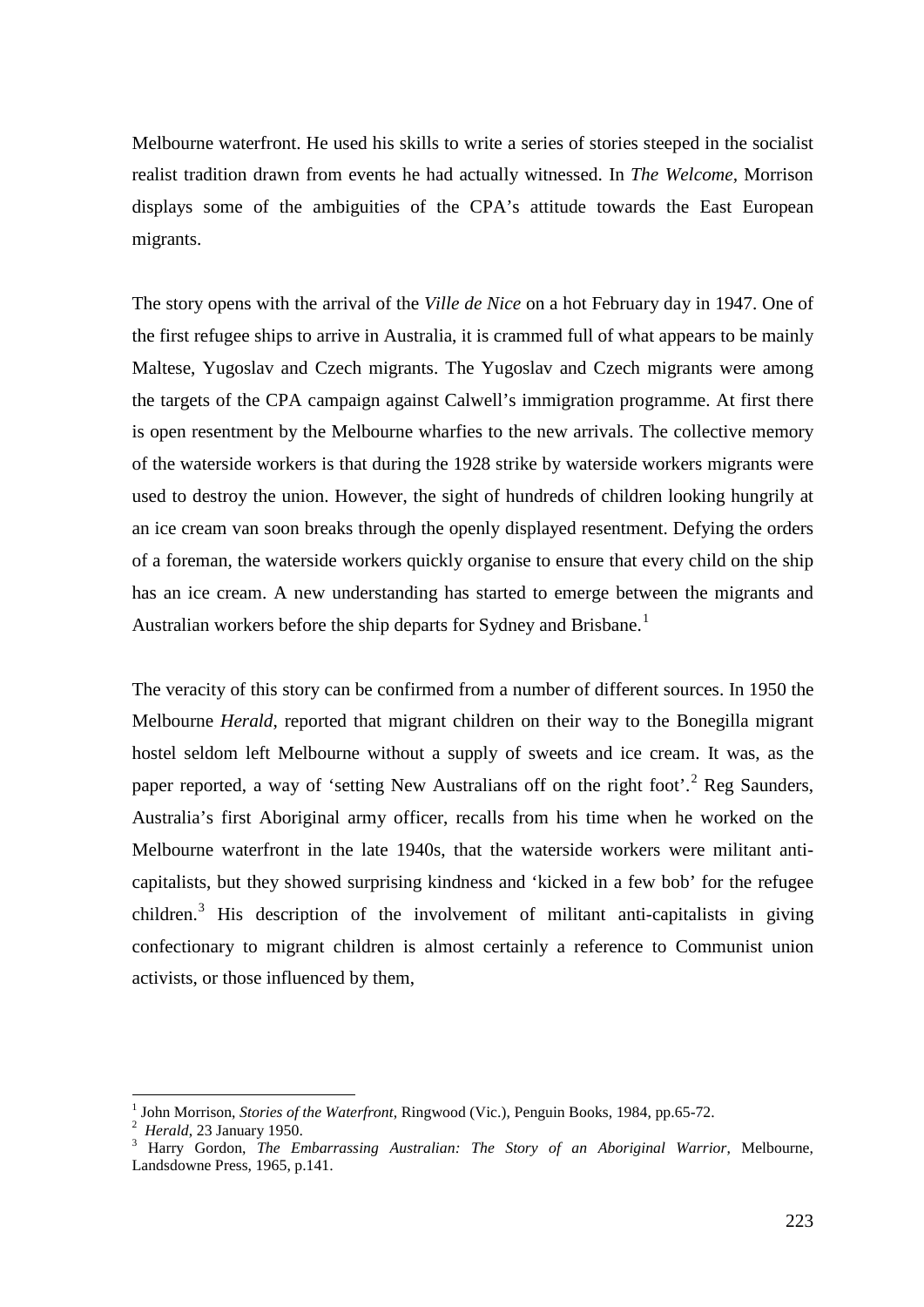The initial response of the waterside workers to the arrival of the first of the post-war migrants, was based on false memories of what they believed was the major role played by migrants in helping to break the 1928 strike, which almost destroyed the union. Yet, while some migrants did act as strike-breakers, the majority of those who crossed the picket lines were of Anglo-Celtic background.<sup>[4](#page-3-0)</sup> The situation meant that the 'few of us who knew better' had to be prepared to challenge and defeat the resentment that many waterside workers felt towards migrants.<sup>[5](#page-3-1)</sup> There was also a need to destroy the 'popular idea that immigration is the direct cause of unemployment, an idea that the real culprits take care to foster when it suits them'.<sup>[6](#page-3-2)</sup> Morrison's story encapsulates two of the themes that were at the centre of CPA policy – the need for working class unity particularly with the possibility of another depression, and the necessity of rejecting the chauvinistic traditions of the Australian labour movement. The challenge that faced the CPA was to abide by these high ideals.

#### **The CPA and anti-racism**

An important feature of the CPA was its internationalist outlook and its core view that all workers in Australia whatever their national origin had interests in common. As the postwar migration gathered momentum, the CPA again stressed the need for working class unity, 'irrespective of differences in nationality, colour or creed'.<sup>[7](#page-3-3)</sup> It emphasised that this unity could be best achieved by migrants learning English and becoming involved in the trade unions and progressive movements.<sup>[8](#page-3-4)</sup> Ralph Gibson, a leading Victorian CPA functionary, later conceded that this approach was mistaken. It was based on assimilation attitudes and that the correct approach for Communists was integration into a multilingual and multicultural society.<sup>[9](#page-3-5)</sup> The approach also underestimated the difficulties that faced migrants learning a new language, while working full time as an industrial worker. Trade unions, including those led by Communists, were slow in supplying information in languages other than English to their new migrant members.

<span id="page-3-1"></span><span id="page-3-0"></span><sup>4</sup> Lockwood, *Ship to Shore*, pp.273-281. <sup>5</sup> Morrison, *Stories of the Waterfront*, p.65. <sup>6</sup> Ibid., p.66.

<span id="page-3-2"></span>

<span id="page-3-3"></span><sup>&</sup>lt;sup>7</sup> L. H. Gould, 'Questions and Answers', *Communist Review*, March 1948, p.92. <sup>8</sup> Ibid., pp.92=93.

<span id="page-3-4"></span>

<span id="page-3-5"></span><sup>9</sup> Gibson, *The Fight Goes On*, p.118.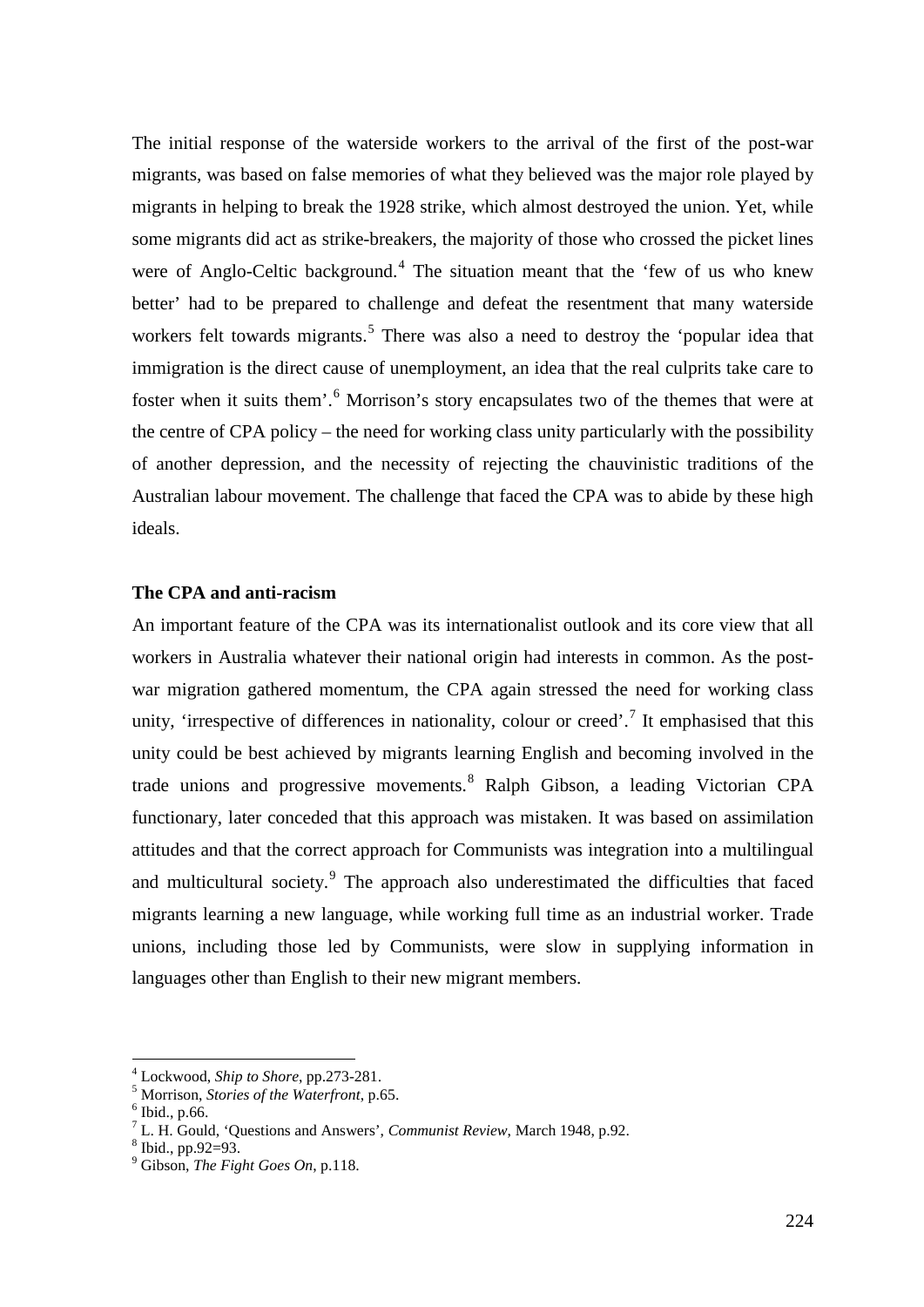However, the CPA argued that its understanding of assimilation differed from that of many Australians. The Party's concept of assimilation was based primarily on 'unity in struggle against the boss and in political activity against Menzies'. Once this was done real assimilation and absorption can then take place on the basis of common interests.<sup>[10](#page-4-0)</sup> It called on trade union movement to 'educate' migrants about Australian radical movement history.<sup>[11](#page-4-1)</sup> While this was important for the CPA's goal of building a united working class movement it failed to address a number of key issues. In particular, it failed to acknowledge that Australian workers could have learnt as much about anti-capitalist struggles from some newly arrived migrants, as migrant workers could have learnt from Australian workers. At this point the CPA policy stressed the need for *political unity* between Australian and migrant workers, which limited its approach only to those migrants who shared some of its political goals. It failed to address the broader question of the right of migrants to maintain their own culture – while integrating into a multicultural society..

The Newcastle Trades and Labor Council, which had a significant Communist presence did respond by recognising that migrants had 'special problems that required study by unions to ensure improved industrial relationships'.<sup>[12](#page-4-2)</sup> It was a belated recognition, after ten years of mass immigration, that migrants had specific problems that differed from Australian workers and that unions had to do more if they wanted to earn the respect and trust of migrants. But the CPA was still slow on occasions to approach migrant workers and talk to them about their problems. In a report to 1958 Party Congress H. Stein, emphasised that before the labour movement could make greater efforts to approach migrants we, 'had to clear the decks within our own party'.<sup>13</sup> Stein reported that there was still some hesitations by Party members to approach migrant workers and that while language difficulties did create some problems this was often over-emphasised.<sup>[14](#page-4-4)</sup> This criticism was similar to the criticisms that other Party functionaries had made about Communist union activists involvement in the peace movement. However, as we shall see, when presented with an opportunity to support migrant workers who were engaged in political struggle, Communist-led unions actively supported them.

<span id="page-4-1"></span><span id="page-4-0"></span><sup>&</sup>lt;sup>10</sup> F. Bruce, 'An Approach to the Migrants', *Communist Review*, March 1958, p.114.<br><sup>11</sup> Ibid

<span id="page-4-3"></span><span id="page-4-2"></span>

<sup>&</sup>lt;sup>12</sup> H. Stein, 'Notes on the Immigration Drives', *Communist Review*, December 1958, p.502.<br><sup>13</sup> H. Stein, 'Our Tasks in Relation to Migrant Workers', *Communist Review*, June 1958, pp.246-249.<br><sup>14</sup> Ibid.

<span id="page-4-4"></span>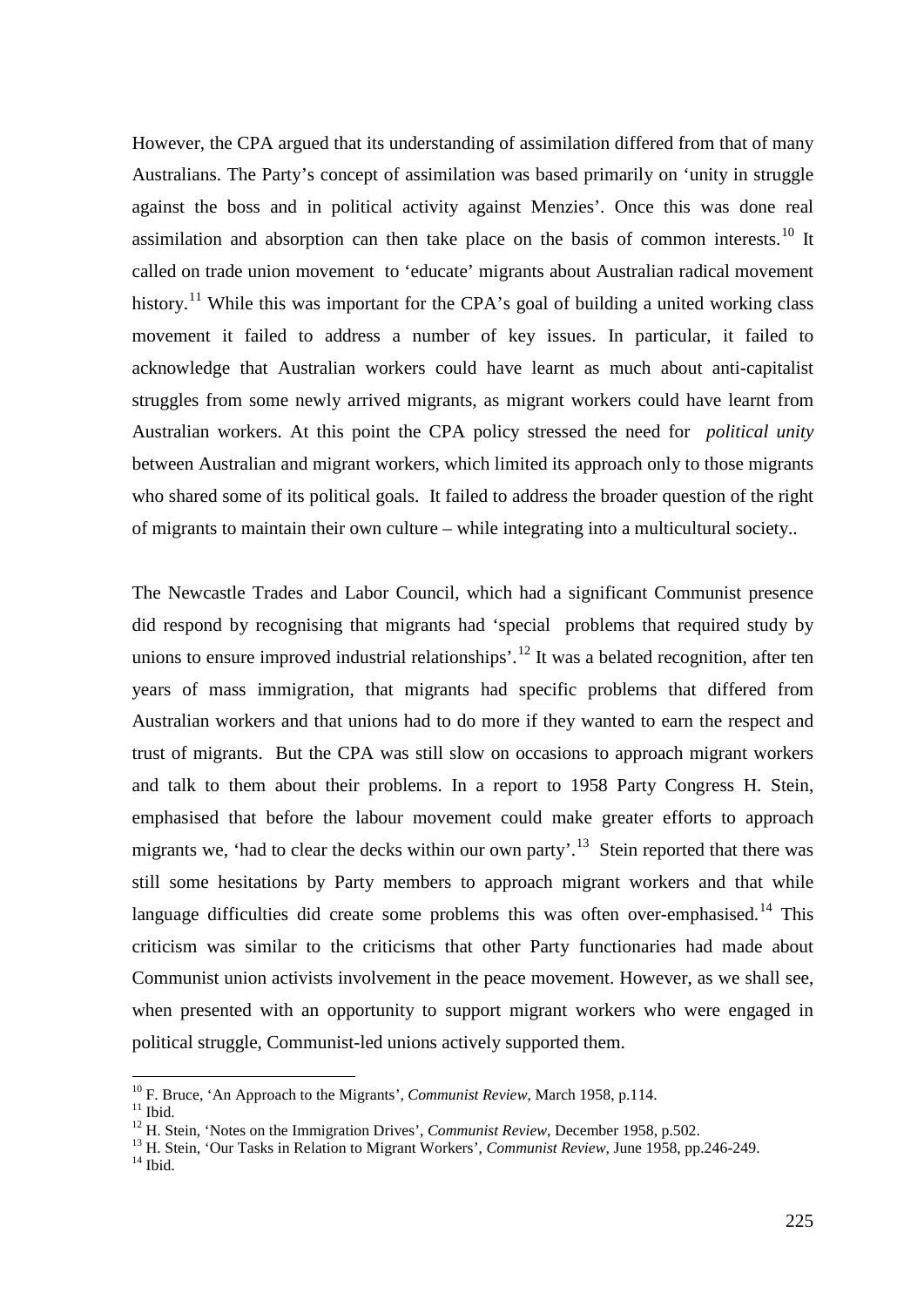The narrowness of the CPA approach to migrants on occasions was shown when it said that it was 'not a desirable practice' for migrants to establish their own communities where they exclusively 'spoke their native tongue, continue national customs, etc.'.<sup>[15](#page-5-0)</sup> This can be seen as a concession to the prevailing chauvinistic attitudes that were deeply embedded in Australian society. It also ignored the factors that led migrants to live in concentrated communities. Apart from the obvious issue of racial prejudice that denied many migrants equal access to housing, many migrants resided in suburbs adjacent to the industrial factories where they worked. There was also a failure to understand that many migrants wished to maintain aspects of their culture while integrating into Australian society on their own terms. Despite some of the limitations of the CPA approach to migrants in the post-war period it remained a multiethnic party that was attractive to left-wing migrants as it had been from the 1930s onwards. For example, more than two hundred Greeks joined the Party during the  $1950s$ .<sup>[16](#page-5-1)</sup>

What often flowed from CPA policy was the requirement that its members had to be free from the chauvinistic attitudes that were common in the working class. Open displays of such attitudes could hamper the recruitment and integration of migrants into the CPA at a time when it was committed to recruiting as many members as possible. In all their areas of their political activity, both within the CPA and more importantly in the trade unions, Communists were expected to be exemplary in their attitudes and behaviour towards migrants. In an address to migrant workers, Sharkey stressed that that one of the more important tasks for Communist union activists was to challenge and defeat the chauvinism that existed in the working class. This would be a prelude to recruiting migrant workers.<sup>[17](#page-5-2)</sup> The address by such a high-ranking CPA leader is indicative of the importance that the leadership of the Party placed on the issue of combating working class racism. Yet, Sharkey failed to acknowledge or even address the explicit racist campaign that the CPA had conducted against the arrival of the Eastern European and German migrants. Despite Sharkey's urgings, Communist union activists were not always immune to the effects of the chauvinism that surrounded them in the workplace.

<span id="page-5-2"></span><span id="page-5-1"></span>

<span id="page-5-0"></span><sup>&</sup>lt;sup>15</sup> Bruce, 'An Approach to Migrants', p.115.<br><sup>16</sup> Zangalis, *Migrant Workers and Ethnic Communities*, p.128.<br><sup>17</sup> L. L. Sharkey, 'A Talk to Migrant Workers', *Communist Review*, January 1954, p.12.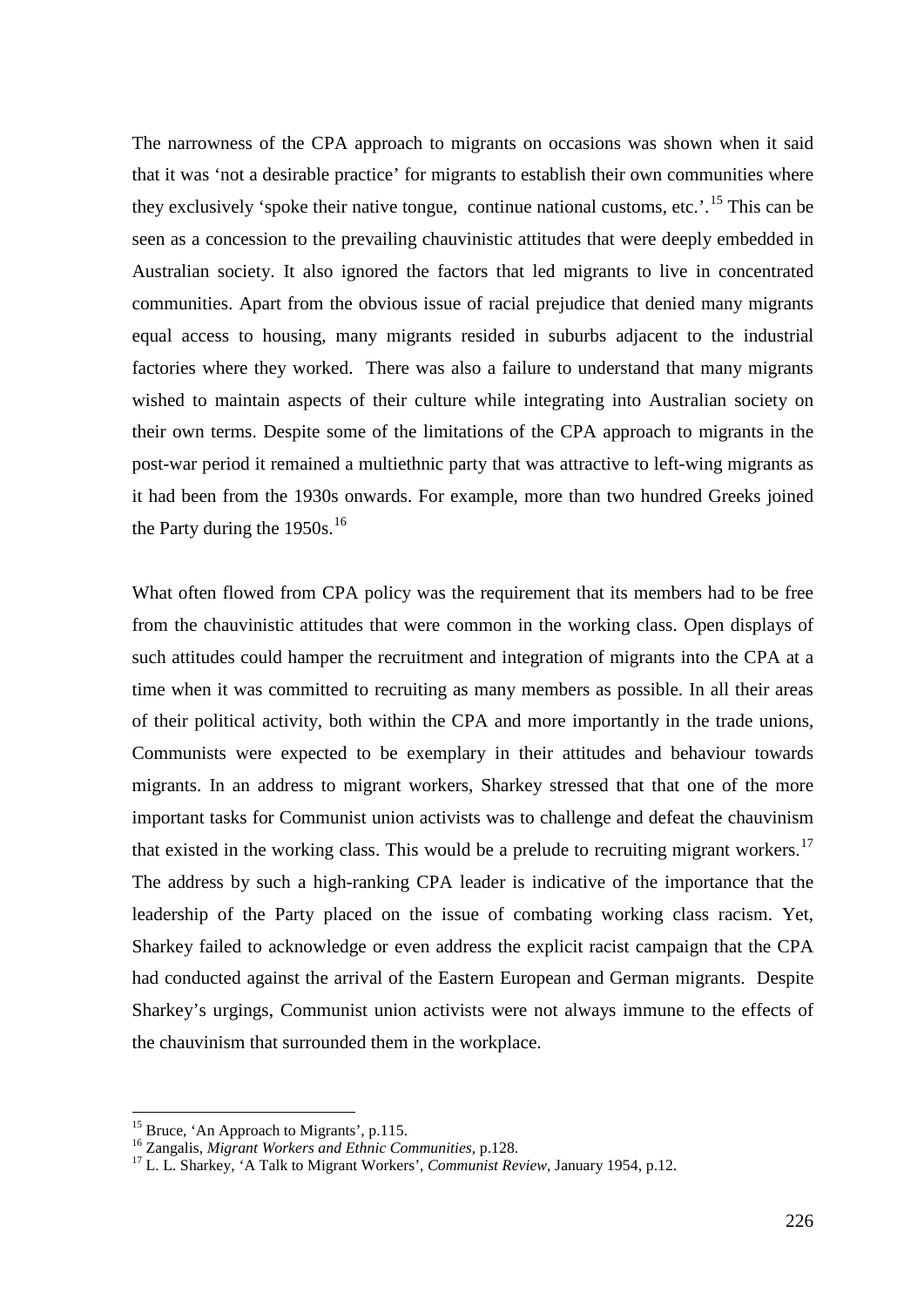In the late 1940s Paddy Troy, the Communist secretary of the CDRHWU, would fine members of the union who made racist comments about the union's migrant members.<sup>[18](#page-6-0)</sup> But Troy was not exempt from the occasional display of prejudice. At a Western Australian CPA State Conference in the late 1940s, Leah Healy, who was of a Jewish background, raised the issue of an unnamed person who had made a racist comment about Jews collecting money. Troy immediately admitted the offence and said that it was an 'attitude that I picked up and I recognise the need to combat it'.[19](#page-6-1) Thus, even Communist union officials alert to the dangers of dangers of racial prejudice could inadvertently succumb to mild racism. What was different about the CPA was that it recognised the issue and was willing to take steps to solve it. This stands in sharp contrast to the ALP which remained a firm supporter of the White Australia Policy and whose leaders such as Calwell and Evatt, as previously noted, had long standing chauvinistic attitudes.

During the 1952 Youth Carnival for Peace and Friendship in Sydney, Communist activists Rupert Lockwood and Stephen Murray-Smith were drinking in a hotel. A row erupted between them and the hotel owners after barmen refused to serve two Indian seamen. When the issue could not be resolved, Lockwood and Murray-Smith walked out refusing to drink in a 'Jim Crow hotel'. They left behind about half-a-dozen of their friends. Lockwood was extremely angry at the lack of support on such a fundamental issue of racial discrimination and threatened 'dire action' against those involved.<sup>[20](#page-6-2)</sup> It is almost certain that those concerned were members of the CPA or perhaps a member of a Communist-led union such as the Seamen's Union or the WWF, or quite possibly both. As a leading CPA functionary with close ties to a number of Communist-led unions, Lockwood was in a position to carry out his threat.<sup>[21](#page-6-3)</sup> A few weeks later Lockwood informed Murray-Smith that a number of those concerned had visited him in his flat to apologise for their behaviour.<sup>[22](#page-6-4)</sup> Their apology indicates that Lockwood had acted on his promise to take action against those concerned. It is another confirmation that the CPA was

<span id="page-6-0"></span> <sup>18</sup> Macintyre, *Militant*, p.102.

<span id="page-6-3"></span><span id="page-6-2"></span><span id="page-6-1"></span><sup>&</sup>lt;sup>20</sup> McLaren, *Free Radicals*, pp.108-109.<br><sup>21</sup> Rowan Cahill, 'Geo-Politics of a Soul: Robert Lockwood (1908-1997), *Labour History*, No 72, May 1997, pp.248-251.<br> $^{22}$  Ibid., p.109.

<span id="page-6-4"></span>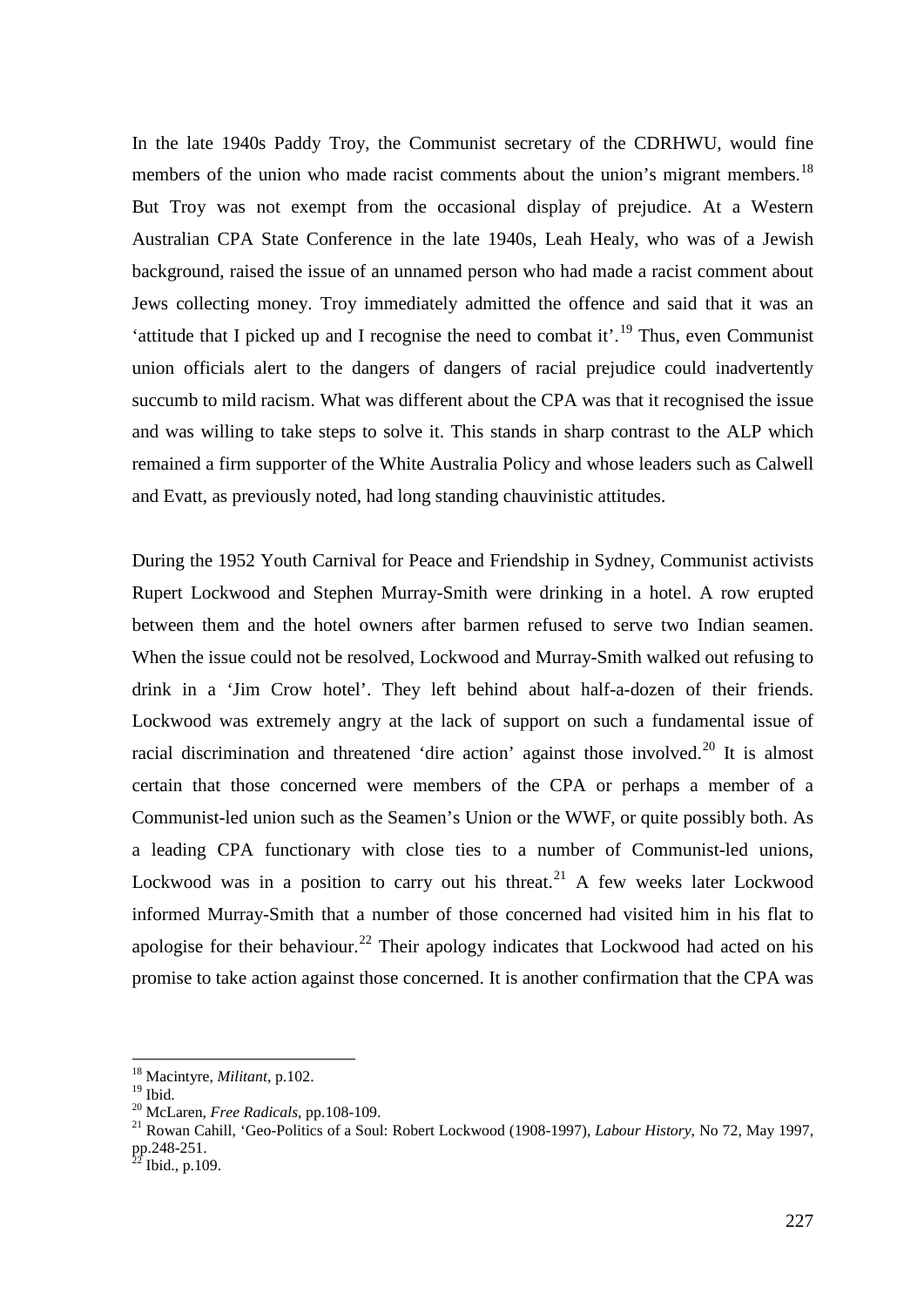willing, on occasions, to take action against those who breached their standards on racial prejudices.

Despite these instances the CPA was not always consistent in its campaign to eliminate racial prejudices from its ranks and in the workplace. For example, in Perth at rallies or public meetings, Jack Marks, a leading Communist activist at the Perth Midland workshops, would frequently use terms with racist connotations such as 'spaghetti eaters' or 'septic tanks'.<sup>[23](#page-7-0)</sup> There appears to have been little attempt by the CPA leadership to persuade Marks to modify his language, and he persisted with it.<sup>[24](#page-7-1)</sup> Other examples of racial prejudice also existed in the Party. During World War Two, the CPA's enthusiastic support for the war, after June 1941, often involved racist caricatures of the Japanese.<sup>[25](#page-7-2)</sup> This left a legacy which lasted well into the post-war period. Charles D'Aprano, who had joined the CPA in 1943, found it difficult to talk to the Japanese until he met Japanese women who were victims of the atomic bombing of Hiroshima or Nagasaki.<sup>26</sup>

In 1952 unemployment levels increased to 2.9 per cent - about three times the recent rate.<sup>[27](#page-7-4)</sup> One of the most immediate impacts of this was that fifty-two per cent of those polled thought that immigration levels were too high. The opposition to immigration levels was higher from those who voted for the ALP.<sup>[28](#page-7-5)</sup> This development had an impact on the CPA and its outlook. A meeting of the Cental Committee in August called for the complete cessation of all immigration until full employment was achieved.<sup>[29](#page-7-6)</sup> After this policy was adopted Communist union activists attempted to implement it. A special congress of the ACTU in September 1952 endorsed the call for an end to immigration despite opposition from some conservative union officials.[30](#page-7-7)

<span id="page-7-2"></span>

<span id="page-7-1"></span><span id="page-7-0"></span><sup>&</sup>lt;sup>23</sup> Read, *Marksy*, pp.84-85.<br><sup>24</sup> Ibid. 25 Humphrey McQueen, 'Glory Without Power' in J. Playford & D. Kirsner (eds.), *Australian Capitalism: Towards a Socialist Critique*, Ringwood (Vic.), Penguin Books, 1972, p.353.<br><sup>26</sup> Moore, 'Charles D'Aprano', p.4.<br><sup>27</sup> Hagan, *History of the A. C. T. U.*, p.213,<br><sup>28</sup> Murphy, *Imaging the Fifties*, p.158.<br><sup>29</sup> R. Dixon, '

<span id="page-7-3"></span>

<span id="page-7-4"></span>

<span id="page-7-5"></span>

<span id="page-7-7"></span><span id="page-7-6"></span><sup>&</sup>lt;sup>30</sup> Hagan, *History of the A.C.T.U.*, p.320; E.J. Rowe, "New" and "Old" Australians', *Communist Review*, November 1952, p.337.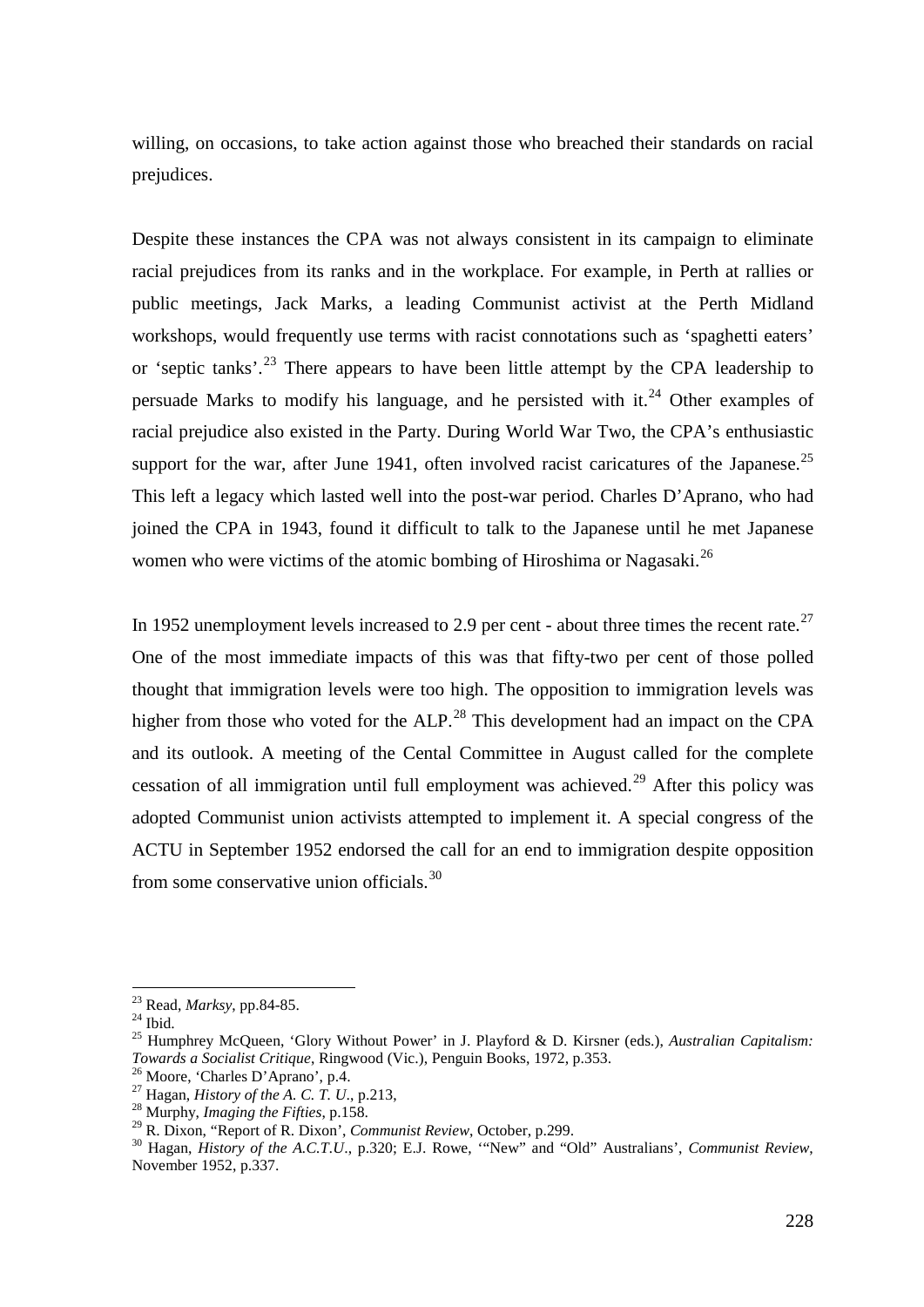The growth in unemployment led to an increased chauvinism in the working class and a demand that migrant workers be the first to be retrenched. What was alarming for the CPA leadership was that this trend was reflected to some extent inside the CPA.<sup>[31](#page-8-0)</sup> While the scope and nature of the problem is not revealed in detail, the frank admission does indicate that it was enough of a problem to place it on the public record. Ted Rowe, who made the issue public, was both a member of the Central Committee and the leading Communist activist in the AEU. He would have been in frequent contact with a range of Communist union activists from different industries around Australia. In his report, Rowe stressed that the CPA had to assume the leading role in explaining the cause of unemployment and build a united movement of the working class, both Australian and migrant, to overcome it.<sup>32</sup>

Rowe also stressed that the relationship between the CPA and migrants was a two way process. After unemployed Italian migrants had demonstrated at the Bonegilla migrant camp, Rowe claimed that the incident, according to Rowe, showed that they would make 'splendid allies' of the Australian working class in the coming battles against capitalism.[33](#page-8-2) It also showed that the Australian working class had much to learn from migrants. Australian communists had to avoid a narrow approach and they needed to learn and understand the traditions and culture of their migrant co-workers.<sup>[34](#page-8-3)</sup> At a time when widespread unemployment could have led to bitter divisions in the working class, the CPA's committed support for migrant struggles stood in sharp contrast to many of the historical traditions of the Australian labour movement. Rowe's comments echo similar calls made by other Communist leaders. For example, L. Harry Gould, the CPA theoretician, stated in 1948 that Greek, Italian and Maltese rebel songs would become an integral part of Australian culture.<sup>[35](#page-8-4)</sup>

These sentiments placed the CPA well in advance of the rest of the labour movement. However, there was sometimes a dichotomy between CPA policy and the ability or willingness of rank-and-file Communist trade unionists to fully implement it. As we have seen, the CPA was not necessary immune from chauvinism, or consistent in acting against

<span id="page-8-1"></span><span id="page-8-0"></span><sup>&</sup>lt;sup>31</sup> Rowe, '"New" and "Old Australians"', p.338.<br><sup>32</sup> Ibid., pp.338-339.<br><sup>33</sup> Ibid., p.339.<br><sup>34</sup> Ibid. <sup>35</sup> Gould, 'Questions and Answers', p.93.

<span id="page-8-4"></span><span id="page-8-3"></span><span id="page-8-2"></span>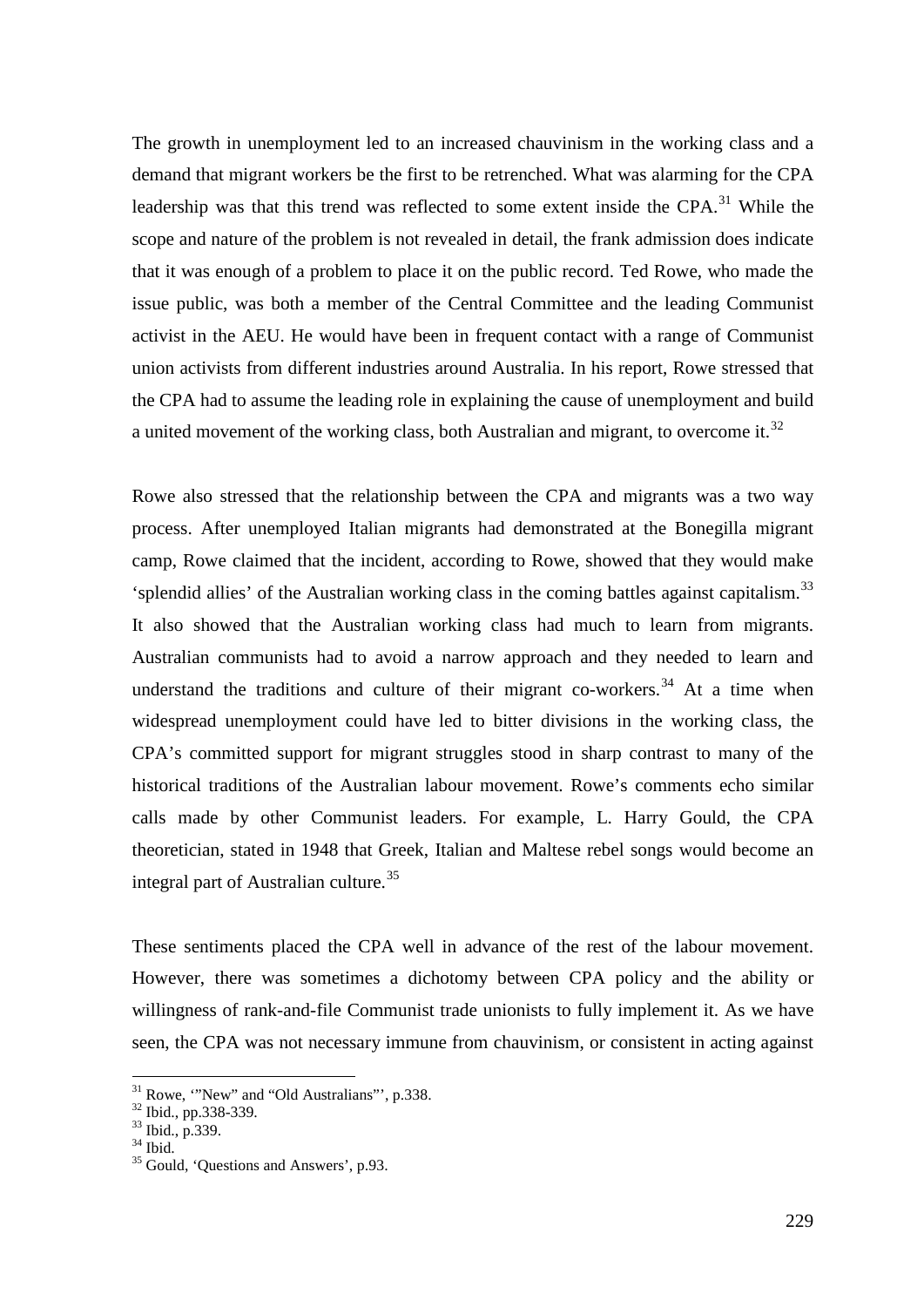it. The CPA felt the closest affinity to those migrants who shared either its overall political goals or who were willing to support its credo of militant trade unionism. But even here it struggled at times to fully integrate them into the CPA or the trade unions. The differences of language and cultural traditions were not always overcome. The question of how to relate to the East Europeans in a positive way was never solved. The political gulf between the two groups was too great to find common ground. This problem was most acute in the late 1940s when the East European refugees were a significant proportion of the migrant intake. To some extent the problem was eased by the arrival of migrants from other countries whose numbers far exceeded those from Eastern Europe. It was towards these new arrivals that the Communist union activists started to turn.

#### **CPA and migrants**

When migrants started to enter the industrial workforce in the late 1940s it was not unusual for them to come into contact with Communist union activists in the same workplace. This was often the first step for some migrants to becoming involved in the trade union movement and from there to join the CPA. Shortly after arriving in Melbourne from Greece in February 1950, George Zangalis started work at GMH, where he met Aldonis Panagis an activist in the Communist-led Democritus League. Zangalis quickly joined the Eureka Youth League and a year later in February 1951, the CPA.<sup>[36](#page-9-0)</sup> By 1954 Zangalis was a member of the CPA's Metropolitan Committee and calling on local branches to do more to recruit migrant workers.<sup>[37](#page-9-1)</sup> Earlier, in 1951, Basil Stephanou who had joined the CPA in 1944 was elected to the State Committee where one of his main areas of activity was the Greek CPA branch.<sup>[38](#page-9-2)</sup> Even at this stage in post-war migration history, there were not unsurmountable barriers to migrants holding important leadership positions in the CPA.

Giovanni Sgro arrived at the Bonegilla migrant hostel in April 1952, and a few weeks later was one of the leaders of the Italian migrants who staged a militant demonstration when the promised jobs did not eventuate.<sup>[39](#page-9-3)</sup> Despite claims of CPA involvement in the

<span id="page-9-0"></span> <sup>36</sup> Blears, *Together With Us*, p.141; Gibson, *Fight Goes On*, p.120; Lopez, *Origins of Multiculturalism*, pp.145-146; Zangalis, *Migrant Workers and Ethnic Communities*, p.123.<br><sup>37</sup> Zangalis, *Migrant Workers and Ethnic Communities*, p.141.

<span id="page-9-2"></span><span id="page-9-1"></span><sup>37</sup> Zangalis, *Migrant Workers and Ethnic Communities*, p.141. <sup>38</sup> C. Allimonos, Greek Communist Activity in Melbourne 1917-1970, MA (History), University of Melbourne, 1992, p.103.

<span id="page-9-3"></span><sup>&</sup>lt;sup>39</sup> See below for further details of the demonstration and the CPA's role.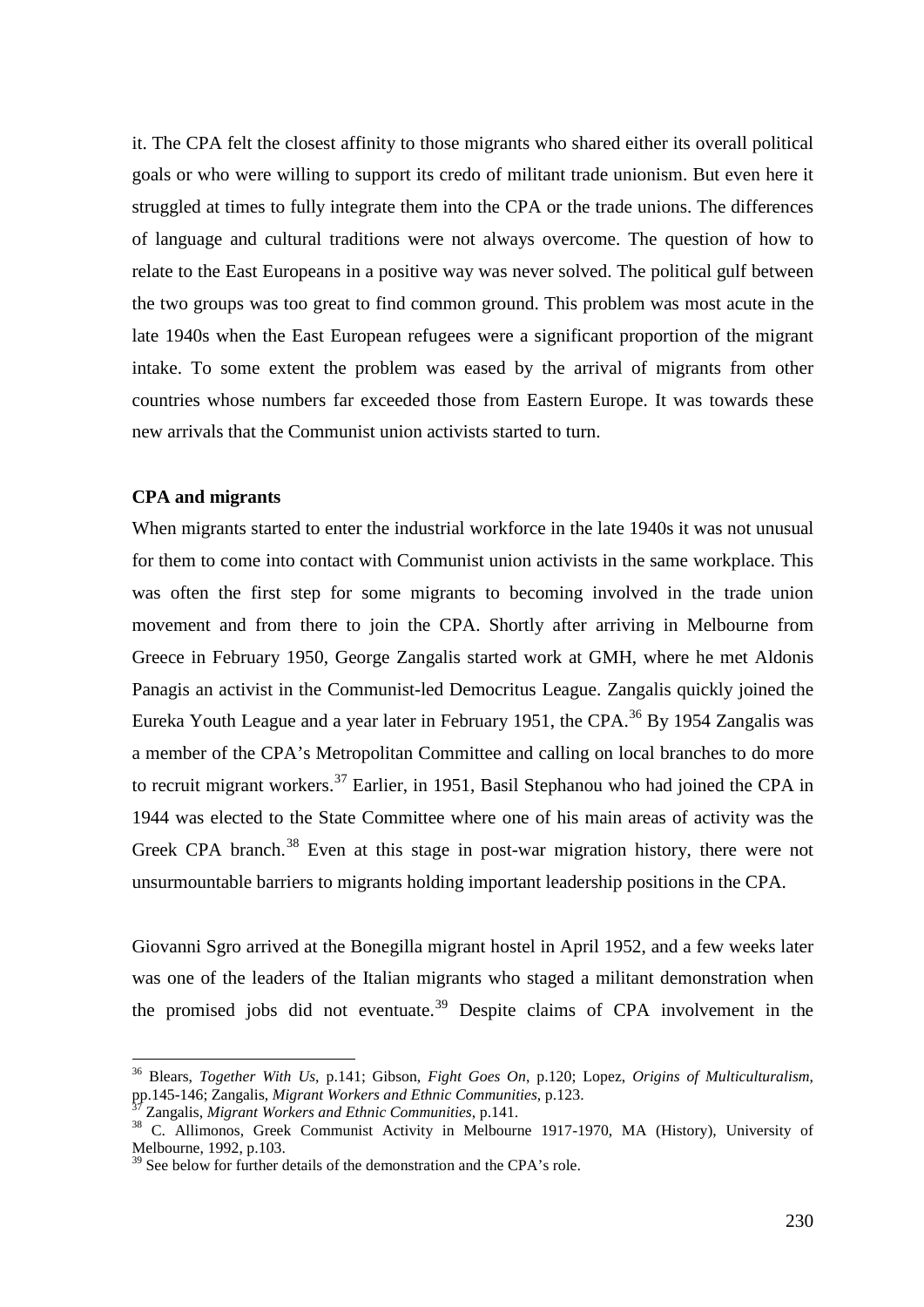demonstration, it was not until he arrived in Melbourne that Sgro established contact with the CPA which he joined in  $1954<sup>40</sup>$  $1954<sup>40</sup>$  $1954<sup>40</sup>$  His initial contact with the CPA came from his attendance at the monthly meetings of the Painters Union which had a number of Communists in key leadership positions.<sup>[41](#page-10-1)</sup> While the union leadership, as we have seen, was hostile to the arrival of the East European migrants it was more receptive to migrants like Sgro who shared a similar political outlook. Sgro was also able to form a close friendship with Doug Gillies, the organiser of the Coburg CPA branch, who worked in a factory with one of Sgro's friends. Gillies, a former school teacher, had gone into industry so that he could have direct contact with industrial workers. $42$ 

Over the next four years Sgro's major area of political activity was working with other migrant workers and attempting to recruit them to the CPA. Sgro spoke at lunchtime meetings at the railway and tramway workshops as well at factory gates and construction sites.<sup>[43](#page-10-3)</sup> These meetings would have been organised with the support of various Communist union officials. His activity is a clear indication that the CPA was often serious about its commitment to reach out to migrant workers. Sgro left the CPA in 1958 to join the ALP, but was to remain a Marxist for the rest of his life.<sup>[44](#page-10-4)</sup>

# **The 1952 Bonegilla 'Riot'**

In January 1952 the Communist journalist Rupert Lockwood stressed the need to link the struggle against the Menzies Government's war plans with the necessity to fight against the threat of growing unemployment.<sup>[45](#page-10-5)</sup> The situation led the CPA to escalate its opposition to the mass migration programme. Its policy for the half Senate election, which was due in the first half of 1953, called for the immediate ending of all immigration as the new arrivals only contributed to the growing numbers of the unemployed as well as compounding the housing shortage.<sup>[46](#page-10-6)</sup> Unemployment grew rapidly during 1952, the direct product of the Menzies government's economic polices and massive military spending in

<span id="page-10-0"></span> <sup>40</sup> Lopez, *Origins of Multiculturalism*, p.148; Sgro, *Mediterranean Son*, p.45.

<span id="page-10-5"></span><span id="page-10-4"></span>

<span id="page-10-3"></span><span id="page-10-2"></span><span id="page-10-1"></span><sup>&</sup>lt;sup>42</sup> Sgro, *Mediterranean Son*, p.45.<br>
<sup>43</sup> Ibid., p.46.<br>
<sup>44</sup> Lopez, *Origins of Multiculturalism*, p.149; Sgro, *Mediterranean Son*, p.47.<br>
<sup>45</sup> R. Lockwood, 'Unemployed Pool For War', *Communist Review*, January 1952,

<span id="page-10-6"></span>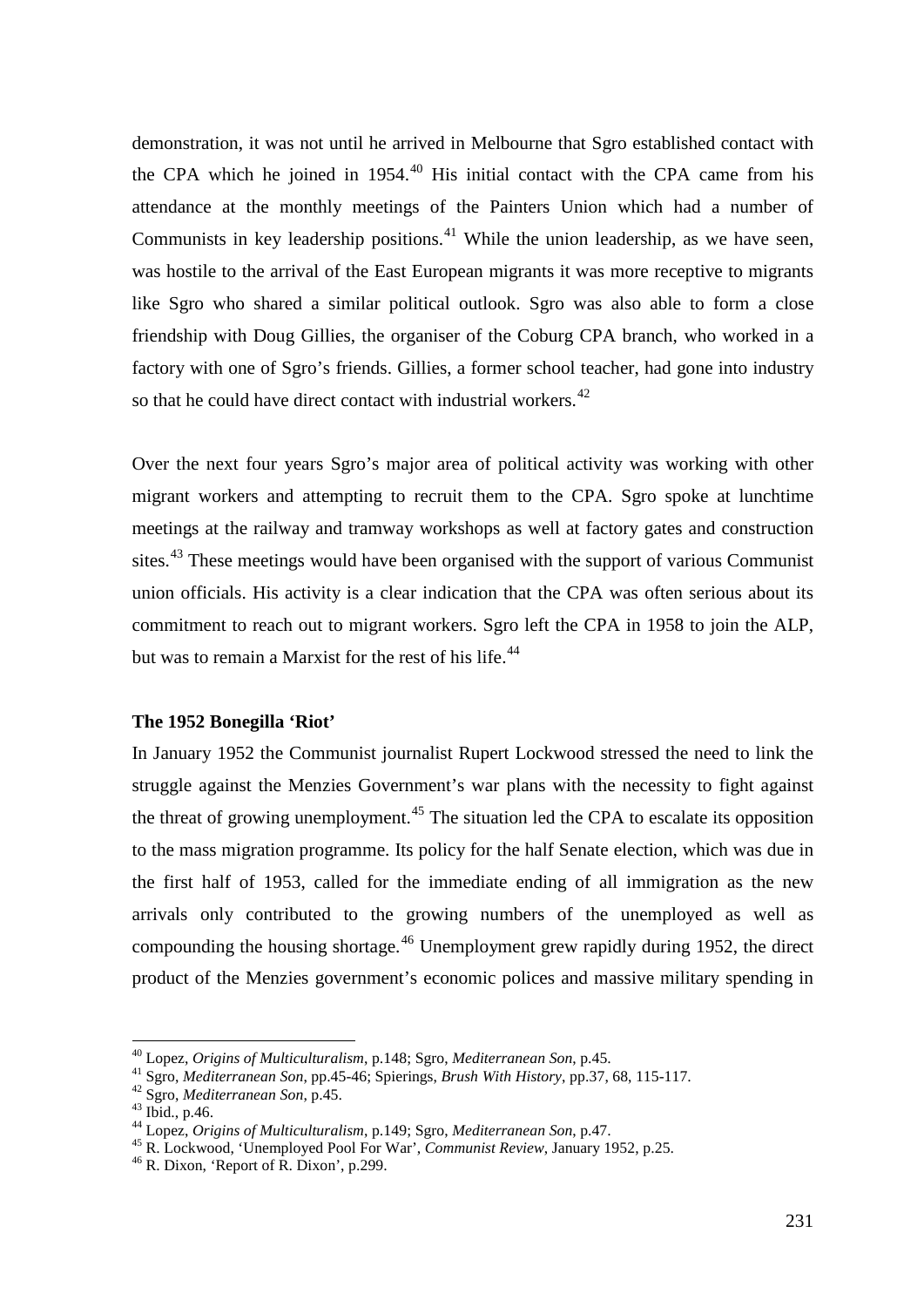preparation for war with the Soviet Union, which it believed would break out in 1953.<sup>[47](#page-11-0)</sup> This helps explain the vigorous support given by Communist union activists when unemployed Italian migrants started to campaign against their unemployment later in the year. For the CPA, the growing threat of a possible war with the Soviet Union, and increasing unemployment were directly linked, and it was incumbent upon the Party to struggle against both.

In March 1952 the *Charted Accountant* reported that increasing numbers of Australians were talking about a possible depression.<sup>[48](#page-11-1)</sup> In May, half the people surveyed considered they were worse off than the year before.<sup>[49](#page-11-2)</sup> In response to the growing economic crisis and widespread union opposition to the arrival of any more migrants, the Minister of Immigration Holt announced a cut in the immigration intake.<sup>[50](#page-11-3)</sup> In September a Special Congress of the ACTU endorsed a call for an immediate cessation in all immigration.<sup>[51](#page-11-4)</sup> The danger for the CPA was that such calls from within the trade union movement could trigger a wave of chauvinism: where recently arrived migrants could become the targets of unemployed workers who would blame them for their predicament. The onus on the CPA was to honour its commitment to migrants that once in Australia they had the same rights as other Australian workers.

In the first six months of 19[52](#page-11-5) almost 20,000 Italian migrants arrived in Australia.<sup>52</sup> By July 1952 the *Guardian* reported that there were three thousand Italian unemployed migrants at Bonegilla. It called on all workers, Australian and migrant, to unite to oppose the war plans of the Menzies government and to act jointly to prevent any dismissals taking place.<sup>[53](#page-11-6)</sup> At Bonegilla the Italians had been isolated from other nationalities and were overwhelmingly young men from rural Italy.<sup>[54](#page-11-7)</sup> A detailed ASIO report on a large number

<span id="page-11-0"></span> <sup>47</sup> Gollan, *Revolutionaries and Reformists*, p.270; Louis, *Menzies' Cold War*, pp.28-34; O'Lincoln, *Into the Mainstream*, p.75.

<span id="page-11-1"></span><sup>48</sup> Humphrey McQueen, *Social Sketches of Australia 1888-2001*, St Lucia (Qld.), University of Queensland Press, 2004, p.179.<br><sup>49</sup> Ibid.

<span id="page-11-4"></span><span id="page-11-3"></span><span id="page-11-2"></span><sup>49</sup> Ibid. <sup>50</sup> Louis, *Menzies' Cold War*, p.58; *Sydney Morning Herald*, 24 July 1952, p.1. <sup>51</sup> Hagan, *History of the A.C.T.U*, p.320; Rowe, '"New" and "Old" Australians', p.337; *Tribune*, 5 November 1952, p.1.

<span id="page-11-5"></span><sup>52</sup> V. G. Venturini, *Never Give In: Three Italian Antifascist Exiles in Australia, 1924-1956*, Sydney, Search Foundation, 2007, p.776.<br><sup>53</sup> Guardian, 17 July 1952, p.1.

<span id="page-11-7"></span><span id="page-11-6"></span><sup>&</sup>lt;sup>54</sup> Lampugnani, 'Post-war Migration Policies', p.205.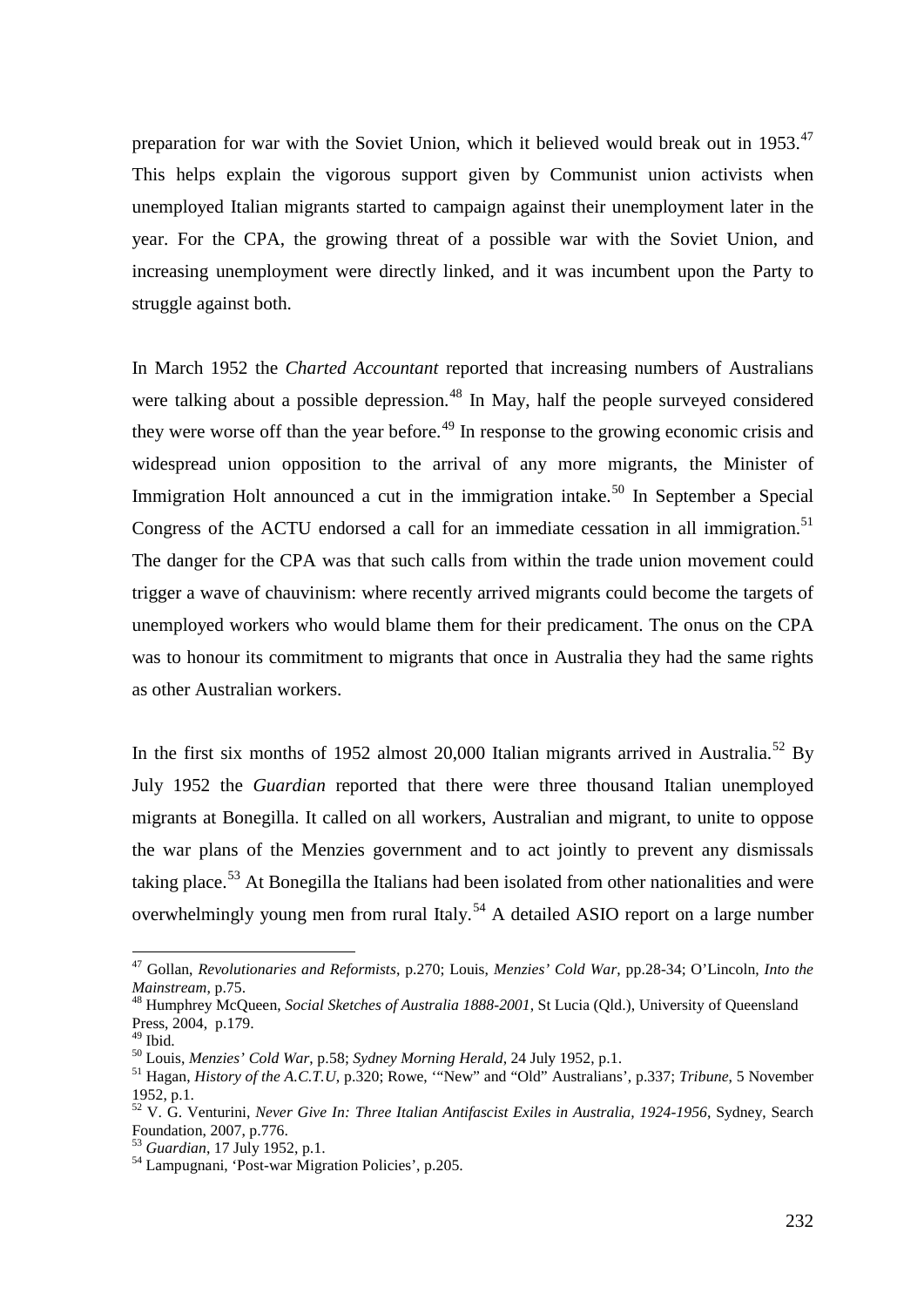of the Italian migrants present at Bonegilla during the upheaval shows that none of them had any political connections before they arrived in Australia, and only a handful had been previously a member of a trade union.<sup>[55](#page-12-0)</sup>

Despite this evidence, in an interview between an unnamed officer from the Melbourne ASIO office and Giuseppe Guelj, who had been Acting Chief Patrolman at Bonegilla, claims were made by Gueli that he had heard conversations about Communist cell leaders from Italy being present at the hostel.<sup>[56](#page-12-1)</sup> In another interview Frattura, the Assistant Supervisor, Block 2, reported that he had heard residents singing the 'Red Flag' and that one migrant had made comments suggesting support for Mao Tse Tung.<sup>[57](#page-12-2)</sup> However, the diary entry of R. Casey, Australia's Minister for External Affairs, detailing his discussions with Italian Ministers during a visit to Italy the year before, about the extensive political vetting of potential migrants meant that known Communists were precluded from emigrating to Australia.<sup>[58](#page-12-3)</sup> It is therefore unlikely that there were any significant numbers of active Communists at the camp.

The unrest at Bonegilla in mid-1952 cannot therefore be attributed to the activities of alleged Communist agitators. Its real cause was a deep seated anger by many Italian migrants at what they regarded as the Australian government's broken commitment of employment shortly after they arrived in Australia.<sup>[59](#page-12-4)</sup> After some weeks of simmering unrest an angry demonstration by at least one thousand unemployed Italian migrants took place on 17 July.<sup>60</sup> Around the same time a report by a Senior Detective O'Connor reported that a group of Italia Libera members was on the way to Bonegilla.<sup>[61](#page-12-6)</sup> His information followed a discussion with Dr L. Dainelli, the Italian Consul for Victoria, who claimed that 'Communist members of Italian Libera' were frequently attending

 <sup>55</sup> AA, A6122, Item 384: CPA Interest in Migrant Communities Migrant Hostel Bonegilla Victoria.

<span id="page-12-1"></span><span id="page-12-0"></span><sup>56</sup> Ibid., Appendix "C": An interview between (blanked) of the Victorian Office, A. S. I. O. and Giuseppe Gueli, Patrolman at C. I. C., at Bonegilla, Vic., p.1.

<span id="page-12-2"></span><sup>57</sup> Ibid., Appendix "B": Interview between (blanked) of the Victorian Office, A. S. I. O. and the Chief Patrolman, Frattura, Galvan and Pavan at C. I. C., Bonegilla, Victoria, p.1.

<sup>58</sup> Casey, *Australian Foreign Minister*, p.51.

<span id="page-12-4"></span><span id="page-12-3"></span><sup>59</sup> Richards, *Destination Australia,* pp.228-229; Sgro, *Mediterranean Son*, p.27; Sluga, 'Bonegilla Reception and Training Centre', p.112.

<span id="page-12-5"></span> $60$  AA, A6122, Item 384, 'Resume of events immediately preceding and leading up to a demonstration at the Administrative Office, Commonwealth Immigration Centre (C, I. O.), Bonegilla, Victoria, which took place on Thursday,  $17^{th}$  July and in which approximately 1,000 recently arrived Italian migrants took part'.<br><sup>61</sup> AA, A6122, 384, 'Memorandum for: Headquarters', A. S. I. O. (2), 17 July.1952.

<span id="page-12-6"></span>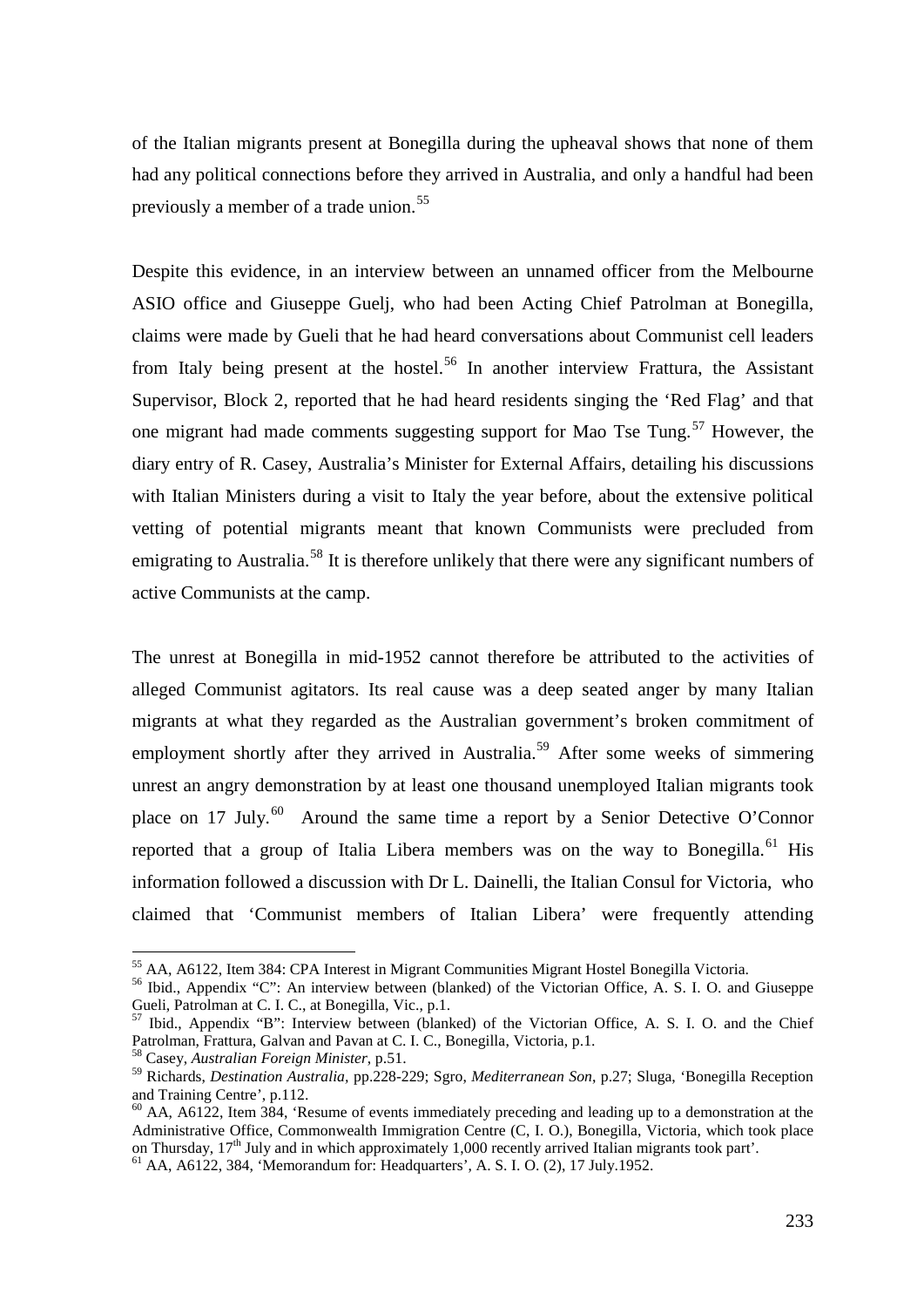Bonegilla.<sup>[62](#page-13-0)</sup> The organisation had been established in Melbourne in March 1943 as an antifascist organisation and to mobilise Italian-Australians support for the war effort.<sup>63</sup> It had a strong Communist presence. Charles D'Aprano, a CPA member was the Victorian secretary of Italia Libera.<sup>[64](#page-13-2)</sup> In February 1950 the organisation held its first National Congress and committed itself to assist newly arrived Italian migrants.<sup>[65](#page-13-3)</sup> Thus, Italia Libera had a long standing interest and commitment in the welfare of Italian migrants.

However, even before the major disturbance on 17 July there had been at least some informal contact between Italian migrants at Bonegilla and Italia Liberia. A widespread complaint about the quality of food on 14 July was later attributed to the circulation of the newspaper *Italia Liberia*.<sup>[66](#page-13-4)</sup> There had also been some contact between T. Manetta, a Bonegilla resident and the D'Aprano family. The contact address he gave authorities when he left Bonegilla was that of Charles D'Aprano's uncle, Arturo D' Aprano.<sup>[67](#page-13-5)</sup> Also living at the address was a Teodoro D'Aprano identified by ASIO as an official in Italia Libera and an alleged Communist.<sup>[68](#page-13-6)</sup> Italia Libera was therefore often the first contact between the CPA and Italian migrants. For the CPA it would have been natural to establish contact in this way because so few of the migrants would have been able to speak English.

The CPA immediately welcomed the struggle by the Bonegilla Italian migrants. It compared the action of Holt in sending the army into Bonegilla with the policies Hitler and Mussolini during fascism.<sup>[69](#page-13-7)</sup> Hector Varenti, an EYL activist, was active in exposing the conditions that led to the disturbances at Bonegilla.<sup>[70](#page-13-8)</sup> Following the events of July 17 Greek Communist activists Panos Gerondakis, Dimitris Gogos and George Zangalis from the Democritus League were the first Greeks to visit Bonegilla after the 17 July, events. Despite attempts by the administration to prevent their entry into the camp they did enter,

<span id="page-13-0"></span><sup>&</sup>lt;sup>62</sup> AA, A6122, 384, 'Letter from J. O' Connor to Officer in Charge C. I. B. Special Branch'. 18 July 1952.<br><sup>63</sup> Venturini, *Never Give In*, pp. 707-717.

<span id="page-13-2"></span><span id="page-13-1"></span><sup>&</sup>lt;sup>64</sup> Moore, 'Interview with Charles D' Aprano', p.2; Venturini, *Never Give In*, p.783; Zelda D'Aprano, makes a brief reference to the events at Bonegilla without mentioning her then husband's involvement; see D'Aprano, *Zelda*, p.71.<br><sup>65</sup> Venturini, *Never Give In*, p.764.<br><sup>66</sup> AA, A6122, Item 384, 'Letter from J. B. Lopatko to Director, C. I. C., Bonegilla', 15 July 1952.<br><sup>67</sup> Ibid., 'Memorandum From H. G. Wright to Headquarte

<span id="page-13-3"></span>

<span id="page-13-4"></span>

<span id="page-13-5"></span>

<span id="page-13-6"></span>Branch. Dated 9 October 1952.<br><sup>69</sup> Tribune, 23 July 1952, p.2.

<span id="page-13-8"></span><span id="page-13-7"></span><sup>&</sup>lt;sup>70</sup> Blears, *Together With Us*, p.141; AA, A6122, Item 384, 'Memorandum from H. G. Wright', p.1.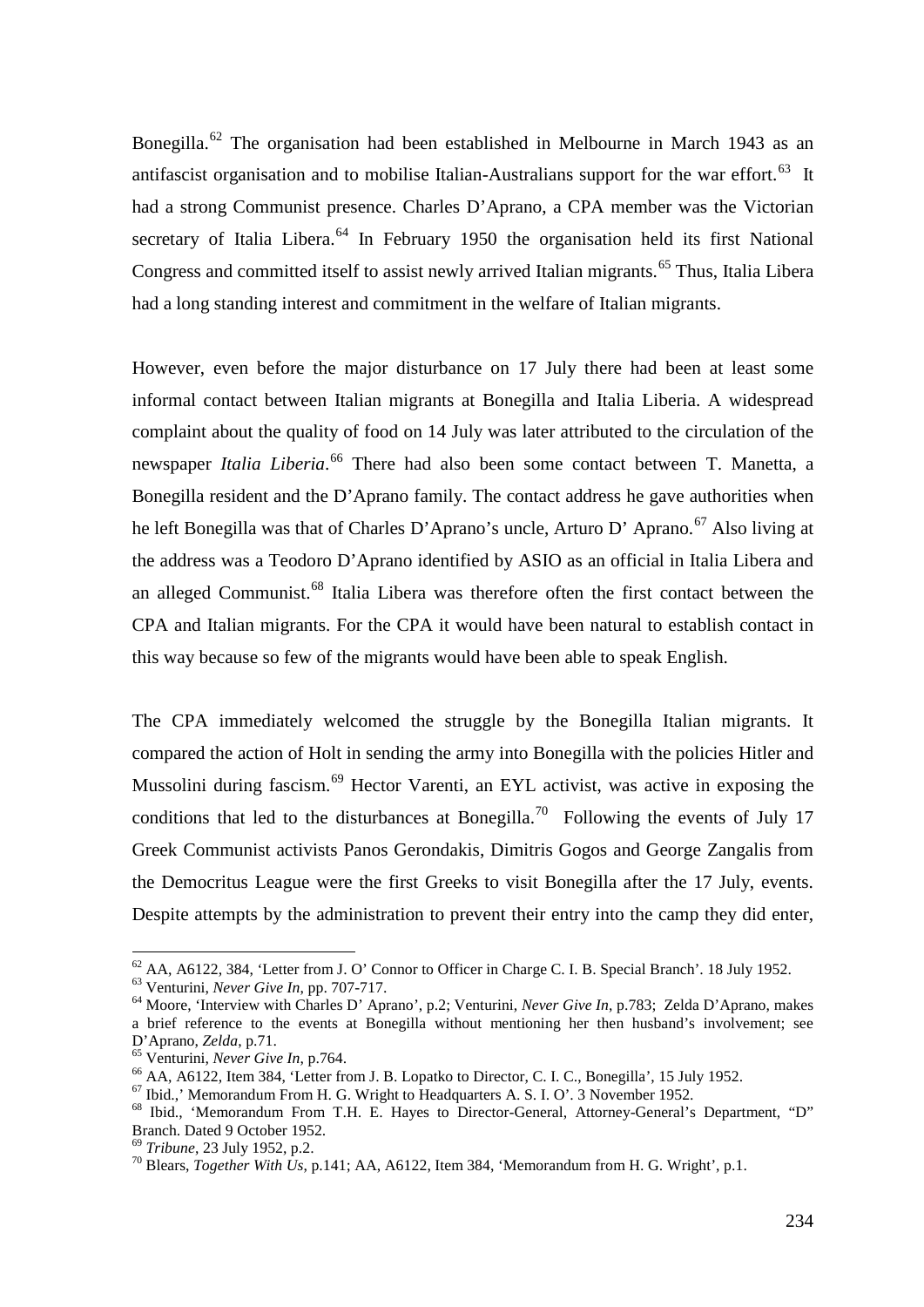and received a warm welcome from the residents.<sup>[71](#page-14-0)</sup> In Queensland the CPA linked the struggle by the Italian Bonegilla migrants with other struggles by Italian migrants in the 1930s.<sup>[72](#page-14-1)</sup> The Queensland, BWIU State secretary, G. M. Dawson, said that Italian migrants had 'proved by their words and deeds that they are good unionists' and went on to add this 'had been demonstrated in many disputes on the job'.[73](#page-14-2) The union sent a message of support to Bonegilla, but it was withheld by the camp authorities.<sup>[74](#page-14-3)</sup> It can be assumed that the intention of the authorities' aim was to isolate the demonstrators from any possible contact with the more radical section of the Australian trade union movement.

On 20 July forty copies of the *Guardian* were found at the camp.<sup>[75](#page-14-4)</sup> The CPA was also able to distribute a leaflet in Italian to the residents. It demanded immediate jobs for all Italian workers and said that the CPA was waging the same fight as the Italian Communist Party.<sup>[76](#page-14-5)</sup> It called on the Italian migrants to reject the use of 'devastation, fire or vandalism' as this would alienate them from the Australian people.<sup>[77](#page-14-6)</sup> The leaflet called on the Italian migrants to support Australian trade unions and have confidence in Australian workers.<sup>[78](#page-14-7)</sup> As well as providing the postal addresses of Italia Libera offices in Sydney, Melbourne and Perth, the leaflet also gave the postal address of the BWIU in Brisbane.<sup>[79](#page-14-8)</sup> The leaflet was authorised by L. Kelton, later identified by ASIO as an executive member of the Albury CPA branch.<sup>[80](#page-14-9)</sup> There were also claims that there members of the CPA working at the Hume Weir were visiting the camp to distribute Communist material.<sup>[81](#page-14-10)</sup> An editorial in *The Argus* claimed that the resentment of the Italians at Bonegilla was 'understandable' as they had been given 'frustrating idleness and five shillings a day'.<sup>[82](#page-14-11)</sup> The paper later warned that the situation was providing 'fertile soil for Communism to feed on'.<sup>[83](#page-14-12)</sup> The situation led to

<span id="page-14-0"></span> <sup>71</sup> Zangalis, *Migrant Workers and Ethnic Communities*, p.281.

<span id="page-14-4"></span>

<span id="page-14-7"></span><span id="page-14-6"></span><span id="page-14-5"></span>

<span id="page-14-9"></span><span id="page-14-8"></span>

<span id="page-14-10"></span>

<span id="page-14-3"></span><span id="page-14-2"></span><span id="page-14-1"></span><sup>&</sup>lt;sup>73</sup> Ibid.<br>
<sup>74</sup> AA, A6122, Item 384, 'Resume of events', p.4.<br>
<sup>75</sup> Ibid., p.4.<br>
<sup>76</sup> English translation located in ASIO file.<br>
<sup>77</sup> Ibid.<br>
<sup>79</sup> Ibid.<br>
<sup>79</sup> Ibid.<br>
<sup>80</sup> AA, A6122, Item 384, 'Memorandum for; Headquarters August 1952.<br><sup>82</sup> Argus, 22 July 1952, p.2.

<span id="page-14-12"></span><span id="page-14-11"></span><sup>&</sup>lt;sup>83</sup> Ibid., 27 August 1952, p.2.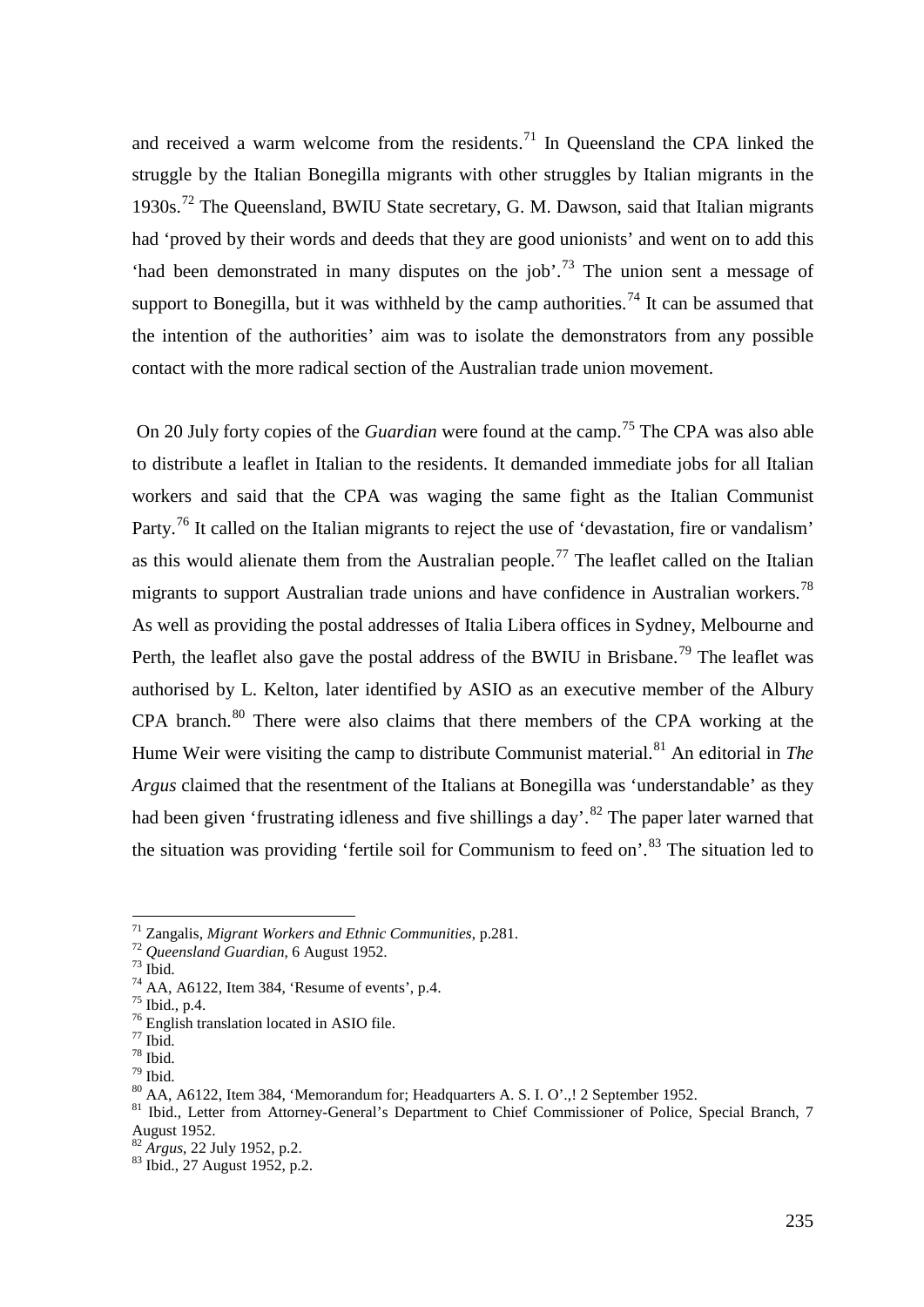the Menzies government deciding to reduce the migration intake by half.<sup>[84](#page-15-0)</sup> The fear that the CPA would benefit by an economic crisis was not groundless, as the Party grew during the early 1950s but these gains short lived as the fears of another depression ebbed away.[85](#page-15-1)

Apart from the issues of unemployment and the campaign for peace there was another strong reason for the CPA's support for the Italian migrants. In 1952 there was an intense battle for control of the FIA between the Communist leadership and its Grouper-led opponents.<sup>[86](#page-15-2)</sup> Many migrants, including the Italians, were directed to work in large industrial complexes such as BHP, where the union representing workers was often the FIA. In Wollongong, the arrival of large numbers of migrants saw the Italians emerge as the largest non-British immigrant group.<sup>[87](#page-15-3)</sup> The changing composition of the Australian workforce posed a new challenge to the CPA, and how it would respond to the new arrivals. However, with a long history of supporting Italian migrants dating back to the 1930s, it was in a position to respond positively.

The support given to the Italian Bonegilla migrants by the CPA can be seen as an attempt to build a wider support base for the embattled Communist leadership in the union. An ASIO report claimed that there was an Italian fraction functioning in the FIA in October 1951.<sup>[88](#page-15-4)</sup> It had been established by Doug Gillies, the secretary of the Coburg CPA branch.<sup>[89](#page-15-5)</sup> Gillies friendship with Sgro and other Italian migrants can be seen as part of the CPA's attempt to win their support in the FIA elections. Other Communist Italian-Australians also had links with the FIA in this period. Charles D'Aprano had worked with the FIA in their attempts to organise Italian migrants.<sup>[90](#page-15-6)</sup> During 1952 Hector Varrenti either worked or attempted to get work in factories where there were large numbers of Italian workers. One

<span id="page-15-1"></span><span id="page-15-0"></span><sup>&</sup>lt;sup>84</sup> *Sydney Morning Herald, 25 July 1953, p.1.*<br><sup>85</sup> L. Aarons. 'Build the Party' *Communist Review*, June 1955, p.176.

<span id="page-15-3"></span><span id="page-15-2"></span><sup>&</sup>lt;sup>86</sup> Murray & White, *The Ironworkers*, pp.222-229.<br><sup>87</sup> John McQuilton, 'Community 1940-1980', in Hagan & Lee, *A History of Work and Community in Wollongong*, p.144.<br><sup>88</sup> AA, A6122, Item 384, 'Memorandum', 3 November 1952, .p.5<br><sup>89</sup> Ibid., p.5; Sgro, *Mediterranean Son*,

<span id="page-15-4"></span>

<span id="page-15-6"></span><span id="page-15-5"></span><sup>&</sup>lt;sup>90</sup> AA, A6122, Item 384, 'Memorandum', 3 November 1952, .pp. 1, 5-6. .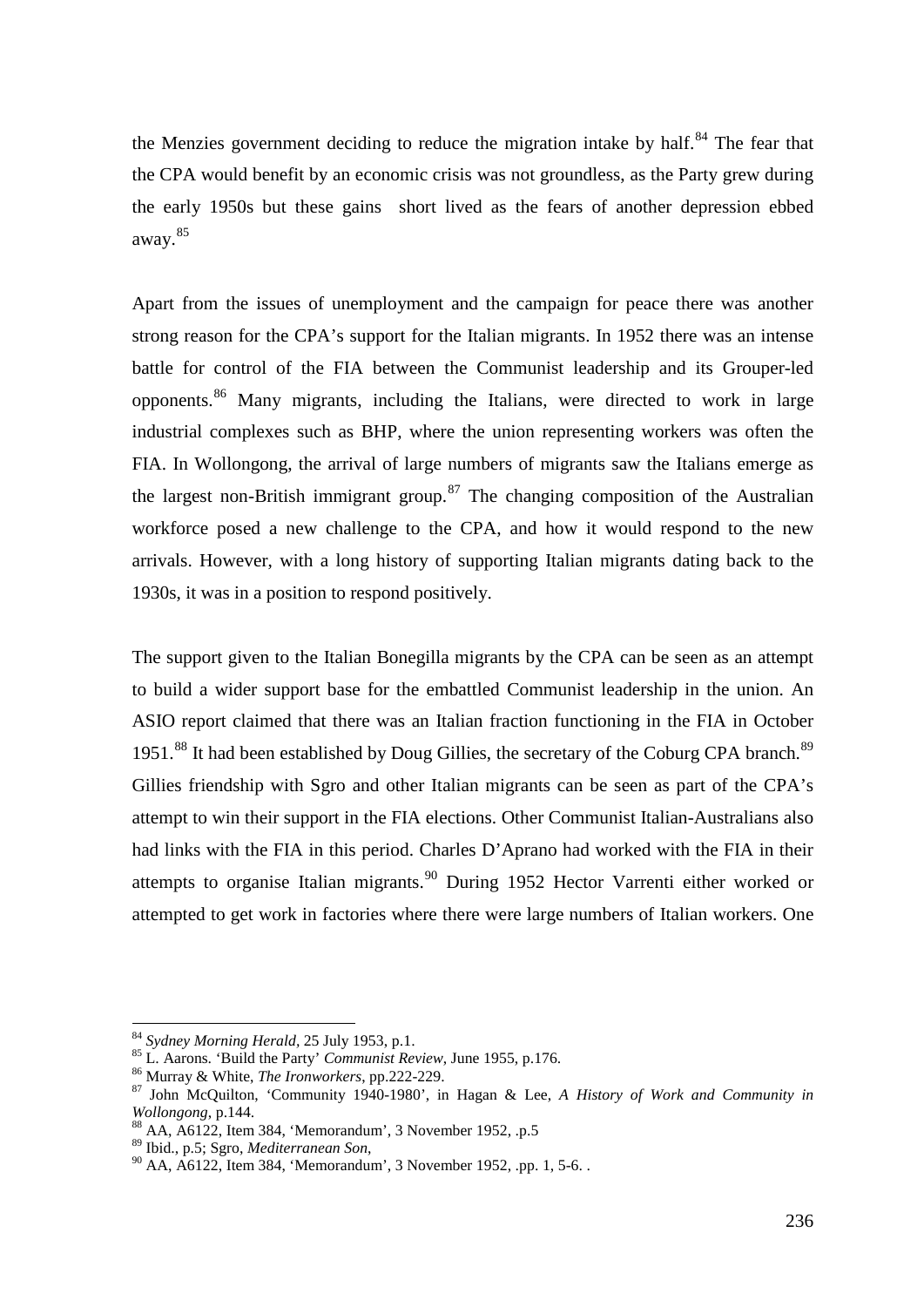suggested workplace was Wiltshire Tiles where he was expected to spare no effort to recruit Italian migrants to the Party or Italia Libera.<sup>[91](#page-16-0)</sup>

Italian migrants continued to struggle against unemployment. On 25 October a Sydney meeting of four hundred and fifty unemployed Italians passed a series of resolutions calling on the Federal government to take immediate action to end their unemployment. These resolutions included a call for an immediate end to immigration, a massive public works campaign, the abolition of hostel charges for unemployed migrants, and for the Federal government to rescind the £31 that each migrant was expected to pay for their assisted passage.<sup>[92](#page-16-1)</sup> The meeting also declared that they would work with any Australian organisation that fought against unemployment and for the right to work. The BWIU and the WWF sent representatives to the meeting as an indication of their support.<sup>[93](#page-16-2)</sup> The motions that were passed were consistent with CPA policy and indicated that many migrants did not necessarily regard a call to end immigration as anti-migrant. Despite the ACTU Congress resolution on immigration, the NSW ALP declined to attend the meeting. $94$ 

A few days after the meeting there were violent clashes between the police and two hundred unemployed Italians who were marching on the Italian consulate.<sup>[95](#page-16-4)</sup> There were also other protests by unemployed Italians during October and November in Queensland, New South Wales and Victoria.<sup>[96](#page-16-5)</sup> The Italian Prime Minister, Alcide de Gasperi, called on the Federal government to urgently address the issue and find work for Italian migrants.<sup>[97](#page-16-6)</sup> Earlier, following the Sydney demonstration the Italian Minister Dr S. Danco, said because of the careful vetting of potential migrants, he was certain that there was no Communist involvement in the unrest.<sup>[98](#page-16-7)</sup> However, B. A. Santamaria proposed to establish a special

<span id="page-16-0"></span> <sup>91</sup> Ibid., p.3.

<span id="page-16-1"></span><sup>92</sup> *Tribune*, 29 October 1952, p.10.

<span id="page-16-2"></span> $^{93}$  Ibid.

<span id="page-16-3"></span><sup>&</sup>lt;sup>94</sup> Ibid.<br><sup>95</sup> Sydney Morning Herald, 31 October 1952, p.1.

<span id="page-16-5"></span><span id="page-16-4"></span><sup>&</sup>lt;sup>96</sup> Lever-Tracy and Quinlan, *A Divided Working Class*, p.125. <sup>97</sup> *Sydney Morning Herald*, 23 November 1952, p,3.

<span id="page-16-7"></span><span id="page-16-6"></span><sup>98</sup> Ibid., 31 October 1952, p.1.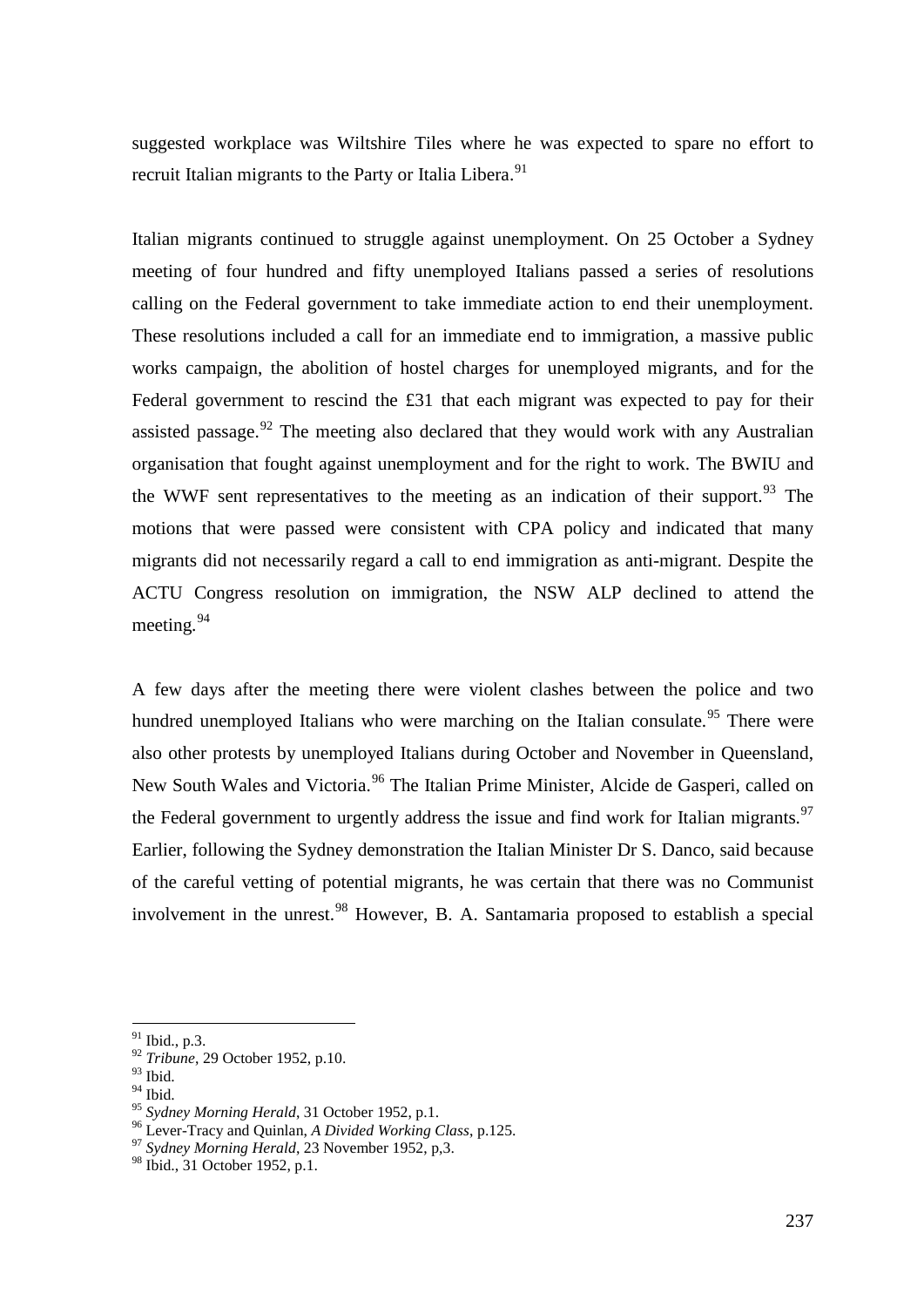Italian branch of Catholic Action, to act as a bridge to the Australian Catholic community.[99](#page-17-0)

In November 1952, Rowe cited the actions of the Bonegilla migrants as a demonstration of the possibilities of Italian migrants becoming allies of the Australian working class in the coming struggles.<sup>[100](#page-17-1)</sup> What was important for the CPA was not just the fact that the Italian migrants were waging a militant struggle against their unemployment but they had looked towards the Australian trade union movement for support. This offered the opportunity for building alliances between the two groups and in the process Australian workers could learn a great deal from the Italian migrants.<sup>[101](#page-17-2)</sup>

#### **The 1961 Recession: the Communist response**

In 1961 the onset of another recession again and a subsequent increase in unemployment again raised the prospect of a major depression. During the year unemployment averaged 2.4 per cent, the highest level for a decade.<sup>[102](#page-17-3)</sup> In South Australia there were nine thousand unemployed, double the rate of the year before. $103$  This development was largely the product of the harsh 1960 federal budget which saw increased interest rates, cuts in social welfare and other increased taxes and imposts.<sup>[104](#page-17-5)</sup> By the end of the year there was widespread disillusionment with the Menzies Government and it only narrowly survived the December 1961 election by a majority of one seat.<sup>[105](#page-17-6)</sup> For the CPA the challenge was to ensure that there would be no repeat of previous recessions in which migrants were blamed for the rising unemployment levels.

Migrants were invariably the first to be laid off when unemployment started to increase. There was strong evidence that many employers were deliberately targeting migrant workers and retrenching them before Australian-born workers. Tom Wright, NSW Secretary of the SMWU, reported that a large majority of those retrenched from his

<span id="page-17-0"></span> <sup>99</sup> Patrick Morgan (ed.), *B. A. Santamaria Your Most Obedient Servant: Selected Letters 1938-1996*, Carlton South (Vic.), Miegunyah Press in association with the State Library of Victoria, 2007, p.69.<br><sup>100</sup> Rowe, "New" and "Old" Australians', p.339.

<span id="page-17-3"></span>

<span id="page-17-5"></span><span id="page-17-4"></span>

<span id="page-17-2"></span><span id="page-17-1"></span><sup>&</sup>lt;sup>102</sup> Ibid.<br><sup>102</sup> Hagan, *History of the A.C. T. U.*, p.213.<br><sup>103</sup> Moss, *Sounds of Trumpets*, p.384.<br><sup>104</sup> Ibid., p.216; McKinlay, *The ALP*, pp.123-124.<br><sup>105</sup> McMullin, *Light on the Hill*, pp.291-292.

<span id="page-17-6"></span>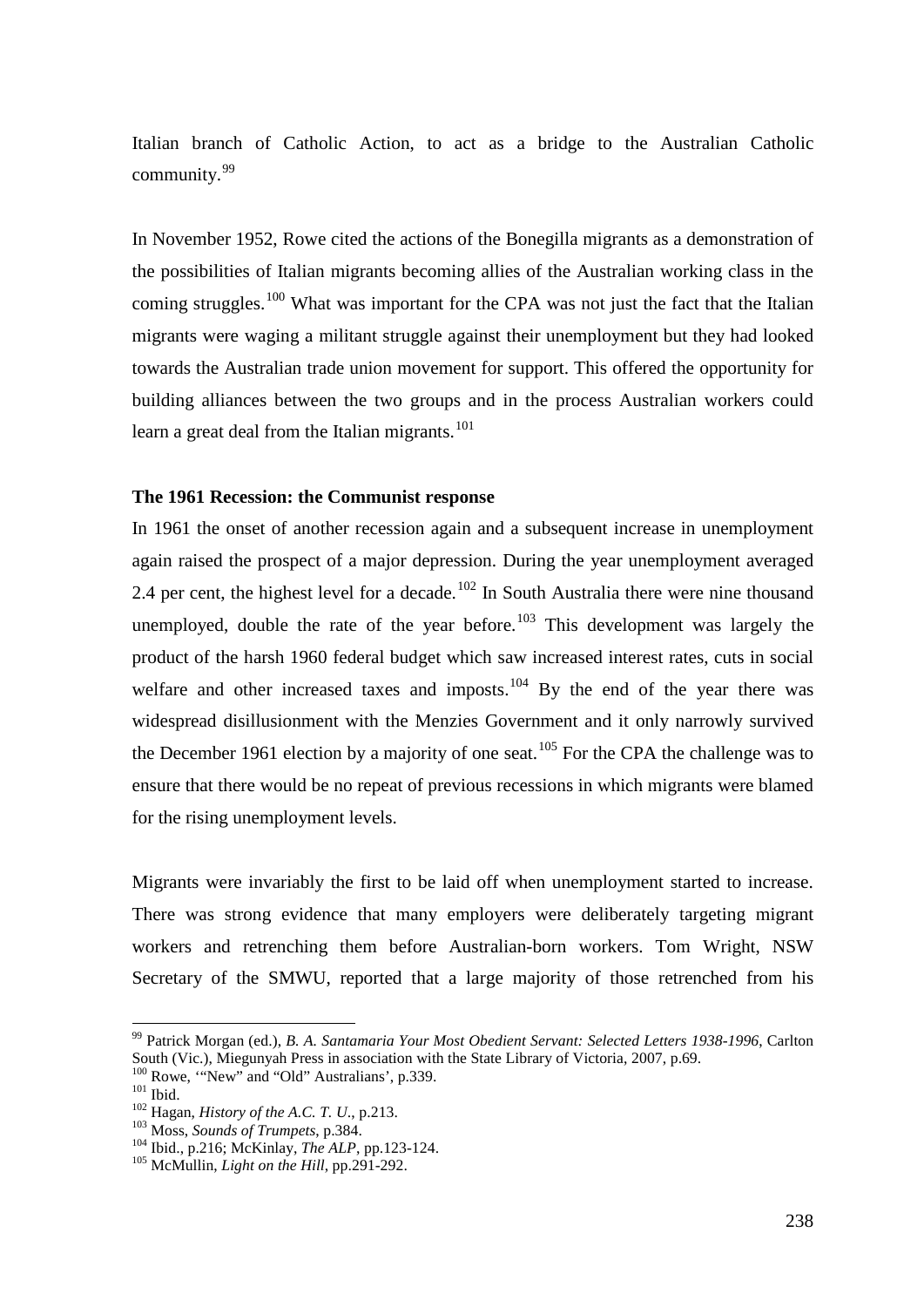industry were migrant workers.<sup>[106](#page-18-0)</sup> In response to mounting evidence of discrimination against migrant workers, Pat Clancy, the NSW secretary of the BWIU, pledged his union to fight against any employer who adopted such practices. He called for a united campaign by all workers to fight against discrimination and for the Right to Work.<sup>[107](#page-18-1)</sup> At the May 1961 NSW CPA State Conference, Harry Stein again acknowledged that many migrants were bearing the greatest burden of the recession and wanted to know how they could win the right to work.[108](#page-18-2) The demand for the 'Right to Work' and the call for a united campaign by Australian and migrant workers were to became dominant themes of CPA propaganda throughout 1961.

Throughout that year, Communist union activists attempted to establish closer links with unemployed migrant workers. Their actions stood in sharp contrast to the experiences during the Great Depression when significant numbers of workers blamed migrants for the economic crisis. In May Roger Wilson, Assistant Secretary of the Victorian branch of the SUA, addressed a meeting of unemployed Greek workers drawing up plans for a bigger meeting. In common with other Communist union leaders Wilson called for a united labour movement response to the economic crisis.<sup>[109](#page-18-3)</sup> In early June a mass meeting of three hundred unemployed Greek migrants called on the Federal government to honour the commitments on employment that had been made to them before they left their homeland.<sup>[110](#page-18-4)</sup> Another mass meeting of three hundred unemployed workers from Fitzroy and Collingwood was addressed by Ron Hearn, from the BWIU management committee, who called for solidarity by all workers, Australian or migrant, employed or unemployed.<sup>[111](#page-18-5)</sup> In July 1961, after hearing a report by the SMWU about the alleged police intimidation of one of their Greek members, the NSW Labor Council unanimously passed a resolution calling on the State Labor government to investigate other similar cases.<sup>[112](#page-18-6)</sup>

The high point of working class solidarity between migrants and Australian workers came in the aftermath of a demonstration by unemployed Italian migrants at Bonegilla in July

<span id="page-18-1"></span><span id="page-18-0"></span><sup>&</sup>lt;sup>106</sup> *Tribune*, 5 April 1961, p.11.<br><sup>107</sup> Ibid., 24 May 1961, p.9.<br><sup>109</sup> *Guardian*, 25 May 1961, p.1.

<span id="page-18-2"></span>

<span id="page-18-5"></span><span id="page-18-4"></span><span id="page-18-3"></span><sup>&</sup>lt;sup>110</sup> *Tribune*, 14 June 1961, p.1.<br><sup>111</sup> *Guardian*, 6 July 1961, p.8. <sup>112</sup> *Tribune*, 19 July 1961, p.5.

<span id="page-18-6"></span>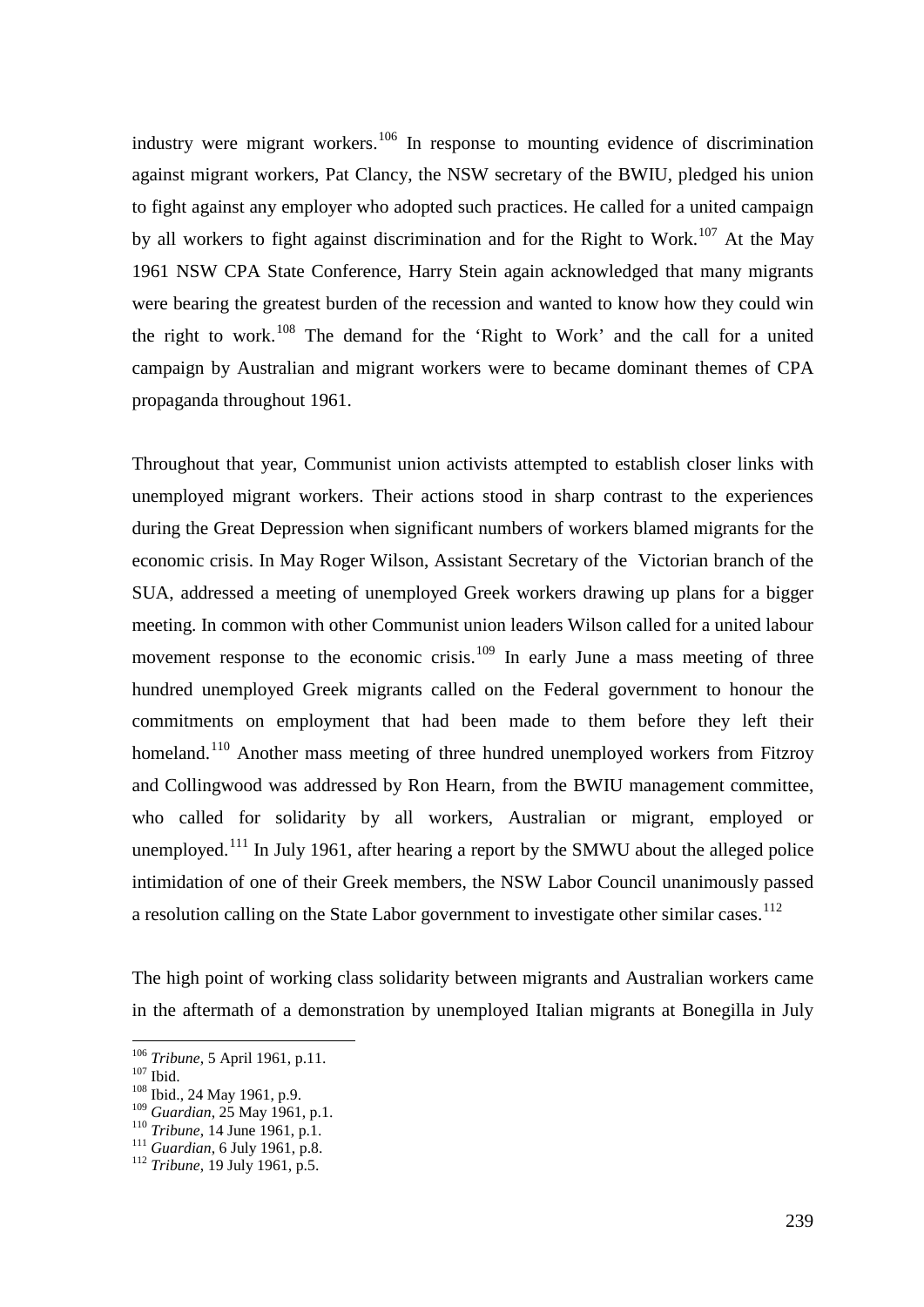1961. For many weeks there had been weekly demonstrations demanding employment. These had been peaceful until 17 July when a policeman's manhandling of a demonstrator provoked an angry reaction.<sup>[113](#page-19-0)</sup> The Federal government attempted to evade responsibility for the demonstration and subsequent damage to buildings by blaming the trouble that erupted on Communist agitators.<sup>[114](#page-19-1)</sup> However, the real cause of the demonstration was similar to the events of 1952. Many migrants considered that the government had broken commitments of employment given to them before they left Italy, and as a result vented their anger when the promised jobs failed to materialise. However, on this occasion the CPA was able to marshal considerably more support for the demonstrators than in 1952. This can be best understood by the growing numbers of migrant workers in trade unions as well as an easing of some of the political tensions from the height of the Cold War.

Almost immediately following the demonstration the CPA called on the Australian working class to support the Bonegilla migrants.<sup>[115](#page-19-2)</sup> It sent Malcolm Salmon, a *Guardian* journalist and George Zangalis a leading Melbourne Communist to Bonegilla to interview residents. Despite attempts to intimidate them many migrants responded warmly to the visit.[116](#page-19-3) The following week the *Guardian* hailed the 'heroic' actions of the migrant demonstrators and called for an end to the police repression of migrant workers.<sup>[117](#page-19-4)</sup> A week after the demonstration, eleven migrants were arrested and charged with a variety of offences. Following this development, support for the migrants started to flow in from trade unionists around the country.

The NSW, Queensland and South Australian Labor Councils voted to support the arrested Bonegilla migrants.<sup>[118](#page-19-5)</sup> In Victoria, V. J. Stout, Secretary of the Trades Hall Council also condemned the arrests and opposed the excessively high bail of  $\text{\pounds}30$ .<sup>[119](#page-19-6)</sup> In Sydney, support came from unions representing building workers, painters, builders' labourers, miscellaneous workers, gas workers and brick and tile workers.<sup>[120](#page-19-7)</sup> Support also came from

<span id="page-19-0"></span><sup>&</sup>lt;sup>113</sup> Guardian, 27 July 1961.<br><sup>114</sup> Haebich, *Spinning the Dream*, p.172: Richards, *Destination Australia*, p.230.

<span id="page-19-3"></span>

<span id="page-19-4"></span>

<span id="page-19-2"></span><span id="page-19-1"></span><sup>&</sup>lt;sup>115</sup> Guardian, 20 July 1961, p.3; *Tribune*, 19 July 1961, p.12.<br><sup>116</sup> Zangalis, *Migrant Workers and Ethnic Communities*, p.432.<br><sup>117</sup> Guardian, 26 July 1961, p.1.<br><sup>118</sup> Guardian, 10 August 1961, p.1; *Tribune*, 9 Augus

<span id="page-19-6"></span><span id="page-19-5"></span><sup>&</sup>lt;sup>119</sup> *Tribune*, 2 August 1961, p.12.<br><sup>120</sup> *Tribune*, 26 July 1961, p.1.

<span id="page-19-7"></span>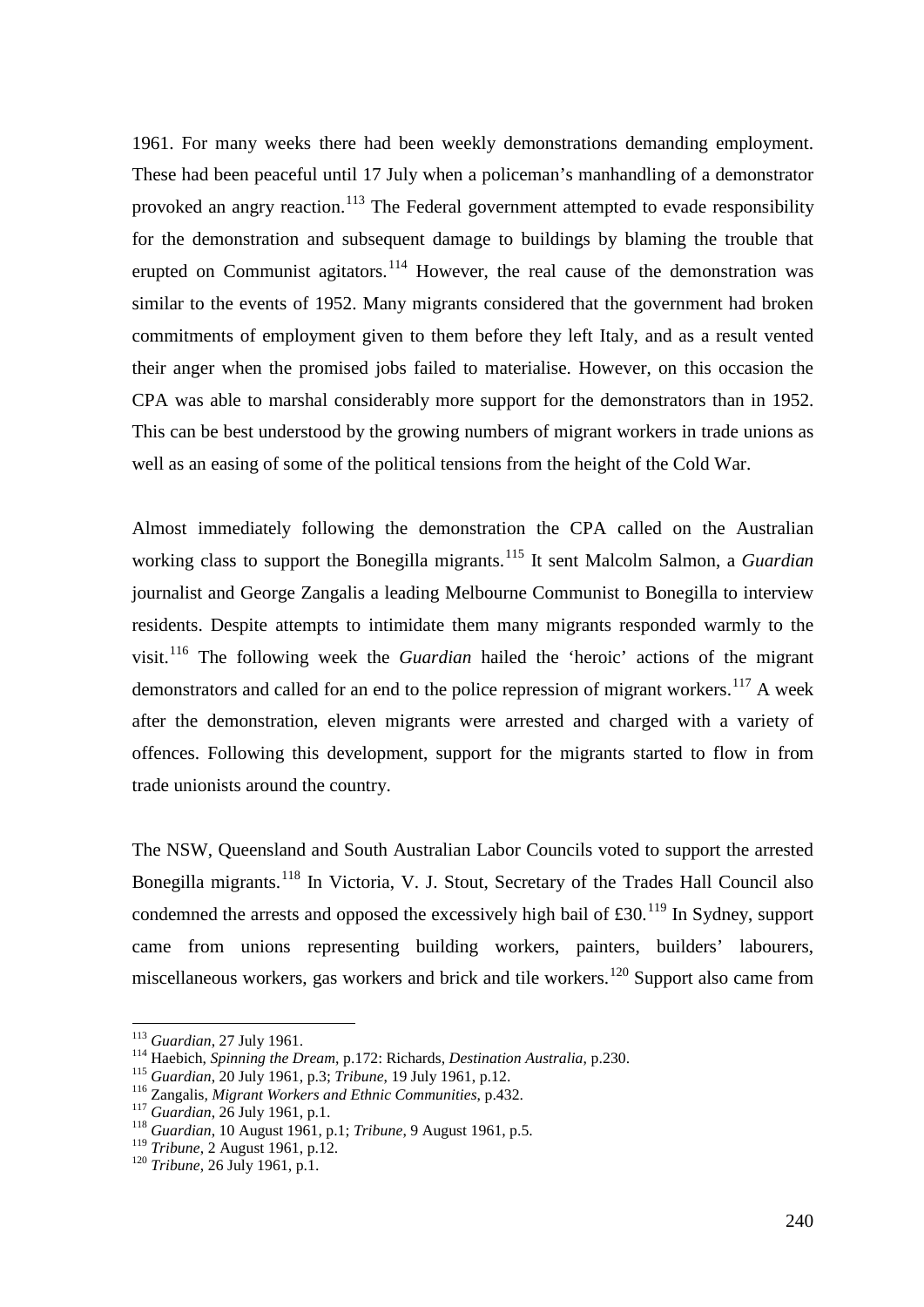the Combined Waterfront Action Committee which described the charges as a witch-hunt against migrants.<sup>[121](#page-20-0)</sup> As well as supporting the arrested migrants, the BWIU called for an immediate end to unemployment.<sup>[122](#page-20-1)</sup> In the face of this widespread union support when the arrested migrants finally appeared in court, the charges of rioting and assault were dropped.<sup>[123](#page-20-2)</sup> For the CPA the successful outcome of the campaign would have vindicated its view that, despite the recession, it was possible to build actions that united Australian and migrant workers.

Throughout 1961 the CPA opposed the arrival of additional migrants. Where possible it sought to highlight claims that incorrect information was being given to intending migrants. For example, *Tribune* reported a demand by some Italian workers for an end to misleading information given to potential Italian migrants.<sup>[124](#page-20-3)</sup> A similar demand was made by Ron Hancock from the BWIU about misleading information on wage levels supplied to British migrants.<sup>125</sup> At the eighteenth Congress of the CPA in 1958, Harry Stein had warned of the possible dangers of a campaign against mass immigration. During the Great Depression there had been chauvinistic outbursts against migrant workers in Queensland and Western Australia as well as widespread hostility towards British migrants.<sup>[126](#page-20-5)</sup> The only way this could be avoided was for the CPA to take the leading role in any campaign that emerged to ensure that it did not develop into a similar direction.<sup>[127](#page-20-6)</sup> Stein's report specifically rejected all attempts to discriminate against migrants already in Australia, and called for joint campaigns by Australian and migrant workers around common interests. As the above examples demonstrate, this was a course that the CPA followed throughout 1961. Its trade union members actively supported every struggle where migrant workers were playing a leading role. In adopting this course the CPA started to break down the long standing chauvinistic traditions of the Australian working class.

# **The Waterside Workers' Federation and Migrants**

The vast majority of migrants that arrived in Australia during the post-war period commenced their working life in Australia as industrial workers. While Communist-led

<span id="page-20-3"></span><span id="page-20-2"></span>

<span id="page-20-5"></span><span id="page-20-4"></span>

<span id="page-20-1"></span><span id="page-20-0"></span><sup>&</sup>lt;sup>121</sup> Tribune, 9 August 1961, p.8.<br>
<sup>122</sup> Ibid.<br>
<sup>123</sup> Guardian, 17 August 1961, p.8.<br>
<sup>123</sup> Ibid., 26 April 1961, p.8.<br>
<sup>125</sup> Ibid., 17 May 1961, p.4.<br>
<sup>126</sup> H. Stein, 'Our tasks in Relation to Migrant Workers', *Communi* 

<span id="page-20-6"></span>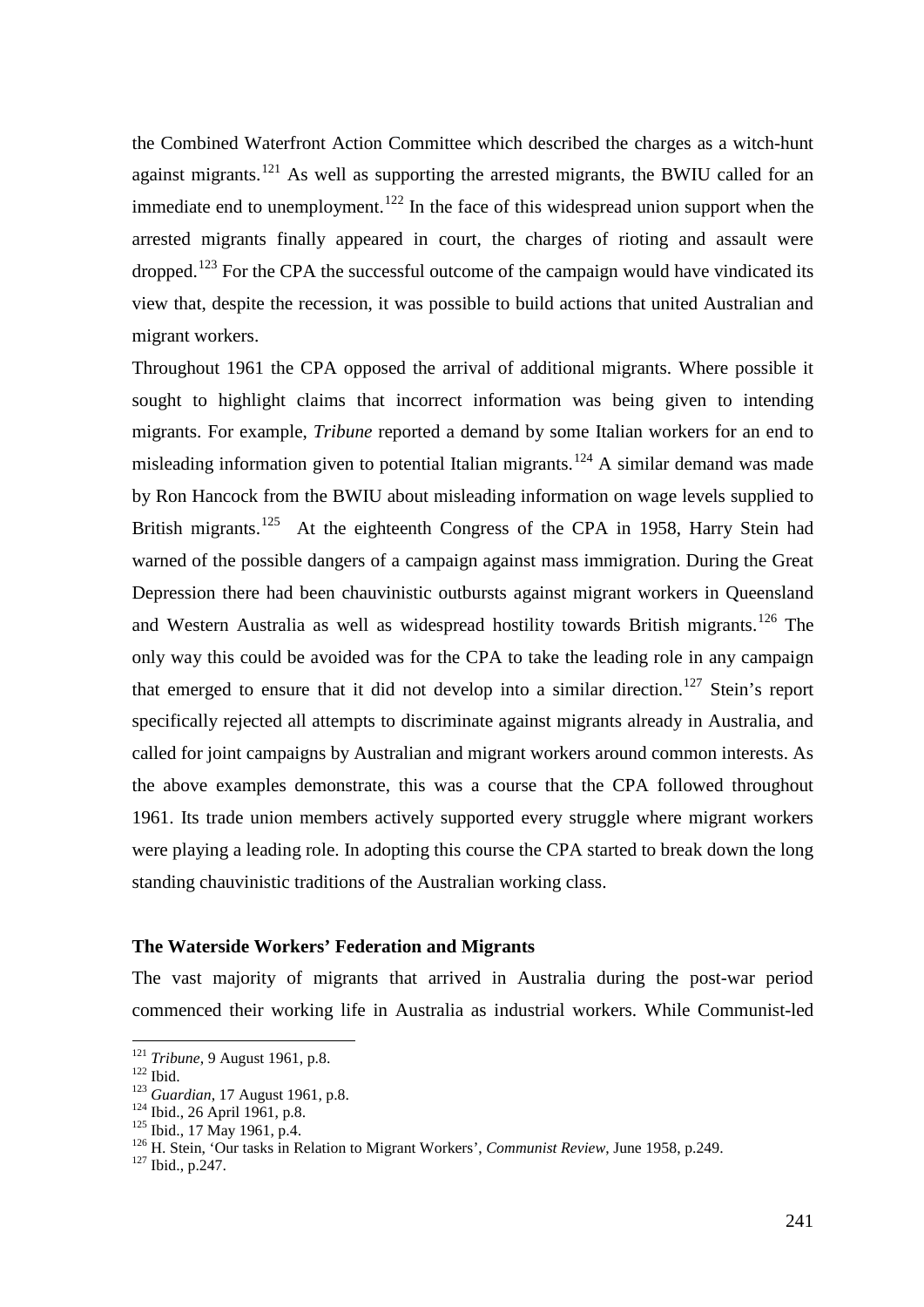unions were almost uniformly hostile to the refugees from Eastern Europe, the reception given to other migrants was often very different. It was possible for some Communistunion leaderships to establish some common ground with their new migrant members and win their support for militant policies. This was despite the attempts by successive federal governments to bar any potential migrant who had shown any sympathy for Communism. However, when migrants did arrive in Australia and experienced the harsh reality of the Australian workplace they were sometimes receptive to the appeal of militant unionism as advocated by Communist-union leaderships.

As World War Two drew to an end the WWF saluted the courage of the Maltese resistance to the Axis powers in the face of widespread bombing.<sup>[128](#page-21-0)</sup> This common experience in the war against fascism was to provide one of the links that the CPA could use to attract Maltese migrants once they started to arrive in Australia in the late 1940s. However, much of the mainstream Australian labour movement had previously been virulently opposed to Maltese migrants. During the 1916 conscription referendum, when a boatload of Maltese migrants, arrived they were met by a storm of chauvinistic abuse.<sup>[129](#page-21-1)</sup> During the 1928 waterside workers strike the Melbourne WWF targeted the non-Anglo- Celt strike breakers, including the Maltese, even though they were in a minority of trike breakers.<sup>[130](#page-21-2)</sup> Thus, the willingness of Communist waterside workers to approach Maltese migrants in the post-war period was a sharp break with both the traditions of the Australian labour movement and their own union. It was a move that was to bring significant gains for the Communist union leadership.

On the Sydney waterfront Maltese waterside workers overwhelmingly supported the Healy leadership and played an important part in helping to consolidate the left-wing leadership of the union.[131](#page-21-3) This was despite the fact that the Maltese were overwhelmingly Catholic and in theory, natural allies of the Grouper-led forces in the union.<sup>[132](#page-21-4)</sup> In Europe the Maltese were among the most frequent church attendees and the Catholic Church had a

<span id="page-21-0"></span><sup>&</sup>lt;sup>128</sup> Maritime Worker, August 1945.<br><sup>129</sup> Burgmann, *Revolutionary Industrial Unionism*, pp.196-197; McQueen, *A New Britannia*, p.54.

<span id="page-21-3"></span><span id="page-21-2"></span><span id="page-21-1"></span><sup>&</sup>lt;sup>130</sup> Lockwood, *Ship to Shore*, p.275.<br><sup>131</sup> Richard Parkes, 'The Australian Waterfront', *Quadrant*, Vol. 1, no. 2, August 1957, p.8.<br><sup>132</sup> Ibid.

<span id="page-21-4"></span>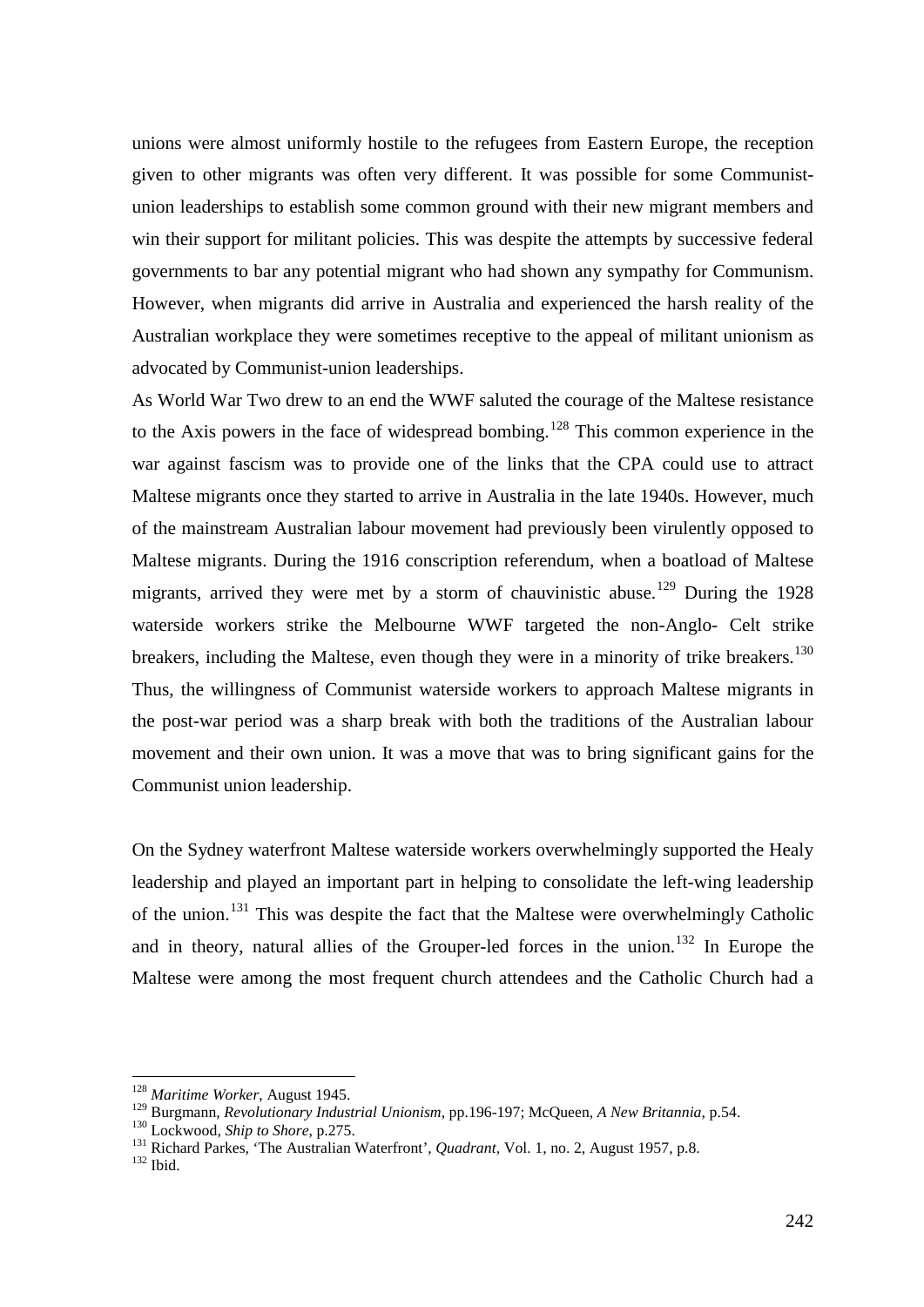major influence on Maltese society.<sup>[133](#page-22-0)</sup> However, their political outlook contrasted sharply with the Catholic migrants from Eastern Europe who were virulently opposed to Communist union leaderships. This underlines that there were not necessarily any insurmountable barriers to Catholic-influenced workers supporting a Communist–led union leadership. Presumably one major reason for this support was the assistance the Sydney WWF leadership gave Maltese migrants in finding accommodation and employment after they arrived in Sydney.<sup>[134](#page-22-1)</sup> There was also a strong presence of Communist supporters in the various Maltese Clubs; this also served as a link with both the CPA and the WWF.<sup>[135](#page-22-2)</sup>

Similarly, in 1950 in Melbourne, Manny Calleja, a newly arrived Maltese migrant and a British Naval veteran, was given financial assistance by waterside workers for six weeks after he had lost his thumb in an accident at home. At the time he was not even a member of the WWF.[136](#page-22-3) Calleja was working as a crane driver for the Melbourne Harbour Trust and respected the WWF for its industrial militancy and the solidarity it offered to fellow workers. Defying pressure from his employer, Calleja resigned from his union to join the WWF where he remained an active member for many years.<sup>[137](#page-22-4)</sup> It was through such examples of practical help provided to Maltese migrants in Sydney and Melbourne that the WWF won the support of many Maltese migrants. Loreto York, a Maltese migrant, arrived in Melbourne via Britain in 1954. During the war he had served in the British Royal Air Force where his political views were shaped by the Jews, Communists and socialists whom he met there. On his arrival in Australia he became an active shop steward and a member of the ALP. Despite this he became an admirer of Ted Bull, the Communist secretary of the Melbourne WWF.<sup>[138](#page-22-5)</sup>

The support given to Maltese migrants by the WWF was replicated in its approach to other migrants. In Sydney the majority of Greek CPA members were active members of the

<span id="page-22-0"></span> <sup>133</sup> Felipe Fernandez-Armesto (ed.), *The Times Guide to the Peoples of Europe*, London, Times Books, 1994, p.197.<br><sup>134</sup> Parkes, 'The Australian Waterfront', p.8.

<span id="page-22-3"></span><span id="page-22-2"></span><span id="page-22-1"></span><sup>135</sup> Ibid.<br><sup>136</sup> Lowenstein & Hills, *Under the Hook*, pp.105, 119. At the time the Melboune WWF was led by Grouper supporters. It remains unclear whether the collection was official/unofficial and who was the driving force behind it. After joining the union Calleja associated with the left and this may indicate that the left may have played an important role in the collection.<br> $\frac{137}{137}$  Ibid., pp. 119-120, 175

<span id="page-22-5"></span><span id="page-22-4"></span><sup>&</sup>lt;sup>138</sup> Barry York, 'Idealist who helped fellow migrants cross language and cultural barriers', *Age*, 14 October 2009, p.19.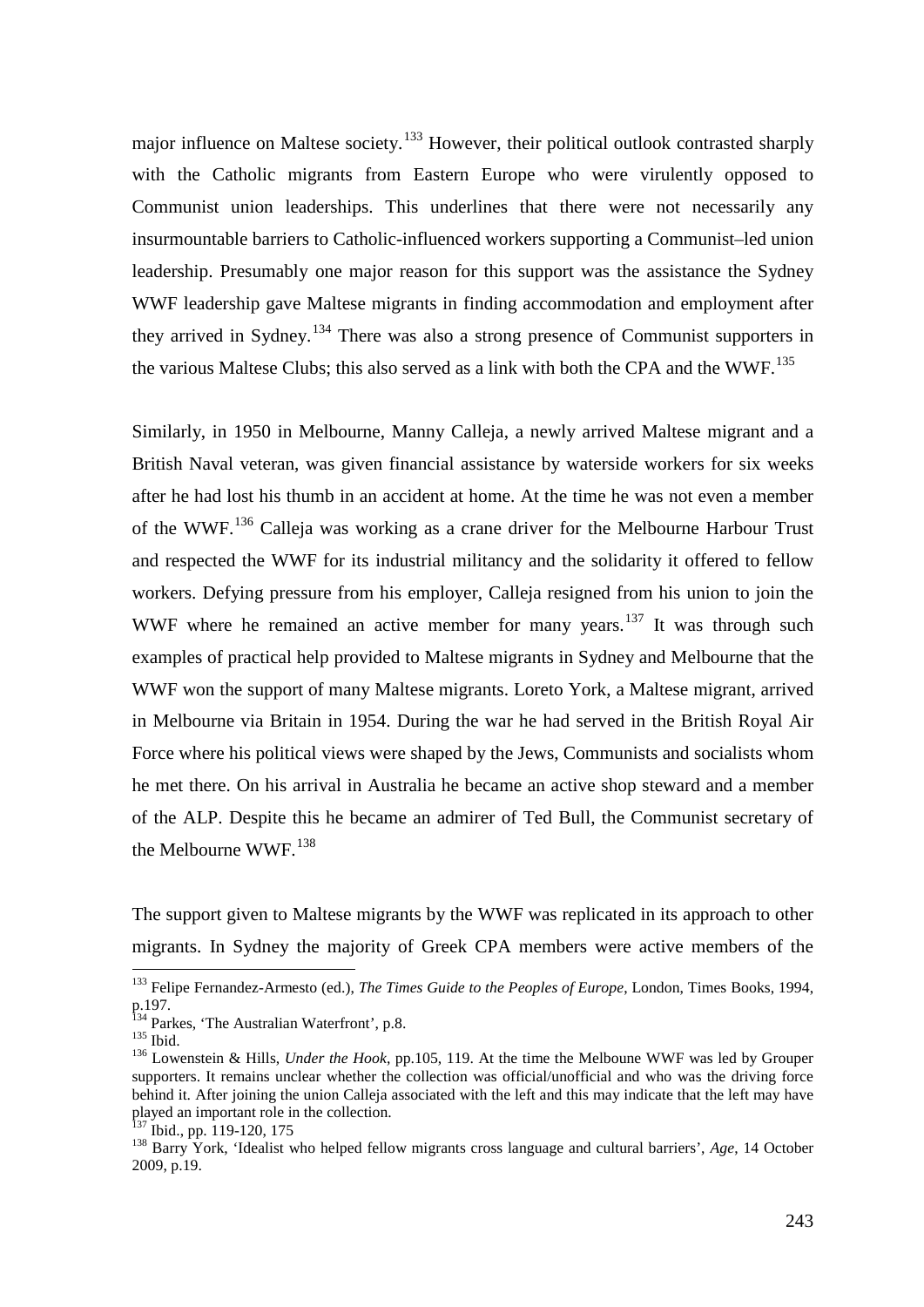WWF and there were Greek Communists active in the Adelaide WWF.<sup>[139](#page-23-0)</sup> In 1953 the Sydney WWF established a film unit. The aim of the unit was to provide an alternative point of view that challenged the dominant Cold War consensus. As a result the films it made were often strident in their condemnation of the oppressive nature of capitalist society.<sup>[140](#page-23-1)</sup> In 1954, in a report to the Sydney WWF Tom Nelson, the Communist Branch secretary, said that that the films were potentially a 'new and important weapon in the hands of the working class to aid them in the fight against reaction'.<sup>[141](#page-23-2)</sup> Once completed the films were shown wherever workers worked, lived or gathered. Indeed one of the first experiences that migrants had of Australian culture was when the films were shown at migrant hostels or emergency housing settlements.<sup>[142](#page-23-3)</sup> They were also shown outside factory gates and where possible with union support at various worksites.<sup>[143](#page-23-4)</sup>

#### **Conclusion**

This chapter thesis has examined the CPA's response to the profound changes in Australian society in the first two decades after the end of World War Two. These decades saw the transformation of what was a predominantly Anglo-Celtic workforce into a multiethnic workforce. This development posed an enormous challenge for the CPA. The danger of immigrant societies is that they can fracture along ethnic lines making it more difficult to build a united working class movement to challenge the capitalist system. The CPA's approach was based to circumvent this by attempting to build a union movement that that was inclusive of migrants and would respond to their specific issues. While the CPA was not always consistent, it generally honoured its policy that once migrants arrived in Australia they should have the same rights as other Australian workers. On occasions it took action against its own members who displayed signs of racist and/or chauvinistic behaviour. As a result a number of migrants did join the CPA or found no insurmountable barriers to being active in Communist-led unions.

<span id="page-23-1"></span><span id="page-23-0"></span><sup>&</sup>lt;sup>139</sup> Zangalis, *Migrant Workers and Ethnic Communities*, pp. 435, 437.<br><sup>140</sup> Lisa Milner, *Fighting Films: A History of the Waterside Workers' Federation Film Unit*, North Melbourne, Pluto Press, 2003, p.v.<br><sup>141</sup> Ibid., p.33.

<span id="page-23-4"></span><span id="page-23-3"></span><span id="page-23-2"></span> $\frac{142 \text{ Ibid., p.64}}{143 \text{ Ibid., pp.35, 61-62}}$